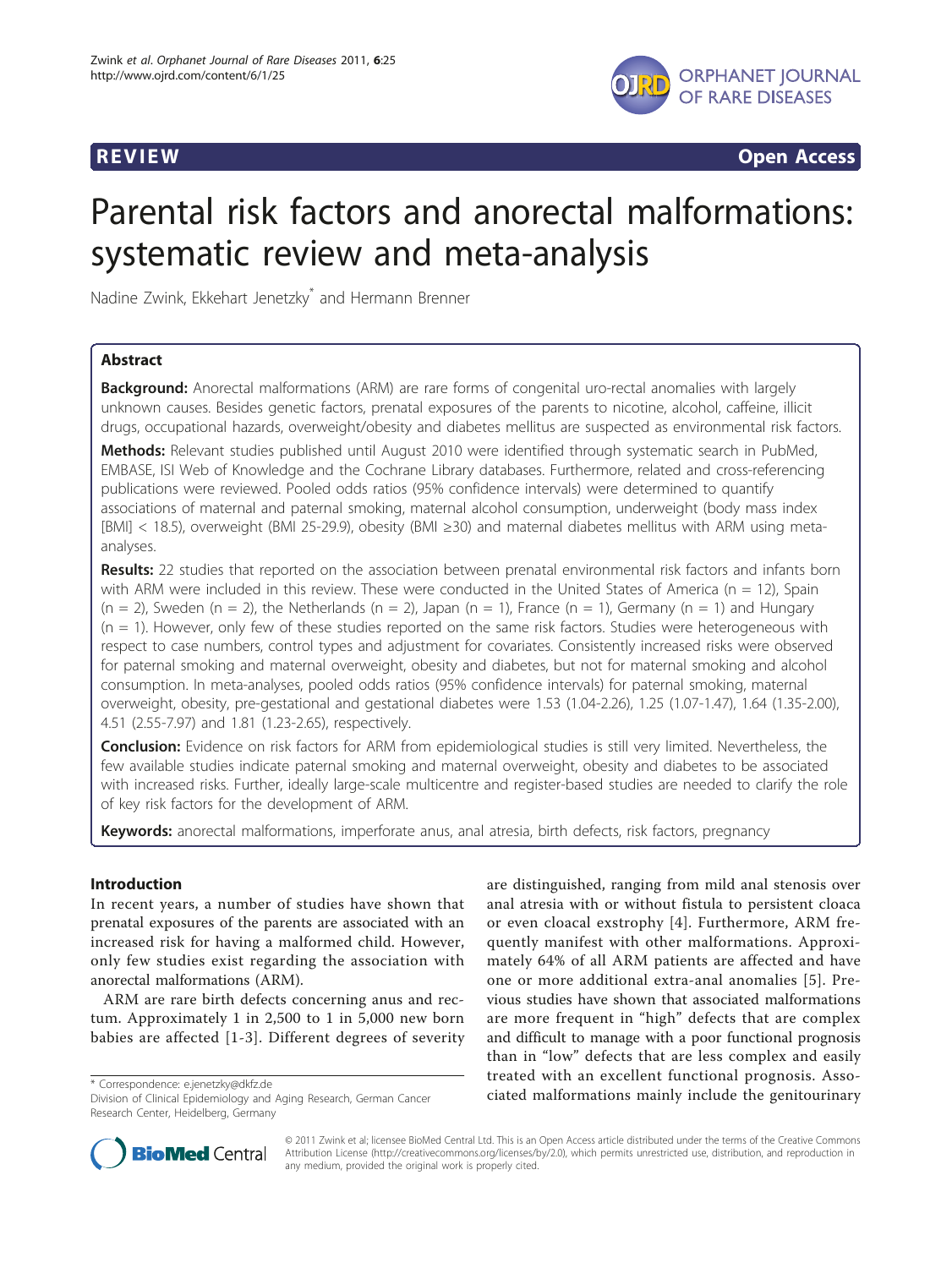system (21-61% and more), spine and spinal cord (5-40%), the rest of the gastrointestinal tract (10-25%) and the heart (9-20%) [[6\]](#page-14-0). Anorectal malformations affect several socioeconomic and ethnic groups [[7](#page-14-0)-[11](#page-14-0)]. Boys seem to be at a slightly higher risk than girls (1.3:1) [\[12](#page-15-0)]. It is assumed that the defects occur during the 4th to 8th week of fetal development [[13](#page-15-0)-[18\]](#page-15-0). Current knowledge about the causes, however, is still sparse. In addition to genetic factors, prenatal exposures of the parents to tobacco, alcohol, caffeine, illicit drugs, overweight/obesity, diabetes mellitus and occupational hazards are subject to ongoing debate as potential environmental risk factors, in particular because the few existing studies are based on retrospectively collected data from individual centers only.

We conducted a systematic review and meta-analysis of epidemiological studies to summarize current evidence on the relationship between parental risk factors and anorectal malformations and to identify knowledge deficits that need to be addressed in future research.

#### Methods

#### Identification of studies and study selection

A literature search was carried out to identify epidemiological studies assessing the association between seven prenatal exposures of parents that have been suggested to be environmental risk factors for anorectal malformations: smoking, alcohol, caffeine, illicit drugs, overweight/obesity, diabetes and occupational hazards. Relevant studies published in English were systematically searched in PubMed, EMBASE, ISI Web of Knowledge and the Cochrane Library databases by using various combinations of the following terms: (congenital malformation(s), congenital abnormality, congenital abnormalities, birth defect(s), anorectal malformation(s), anorectal atresia, anal atresia, imperforate anus) AND (smok\*, nicotine, tobacco, cigarette\*, alcohol\*, drink\*, caffeine\*, coffee\*, illicit drug(s), drug (s), overweight, obesity, adiposity, diabetes (mellitus), diabetes type 2, diabetes type 1, type 2 diabetes, type 1 diabetes, gestational diabetes, pre-gestational diabetes, preexisting diabetes, occupational hazard(s), occupational risk (s), professional risk(s), job hazard(s), parental occupation, maternal occupation, paternal occupation). Duplicate articles were deleted. Each title and abstract was checked for relevance. The full text was reviewed if the abstract indicated that the article reported an association between ARM and one of the previously mentioned risk factors. Furthermore, the identified articles were reviewed for related articles and cross-referring publications.

#### Inclusion criteria

Articles were included if they reported on associations of anorectal malformations with at least one of the previously mentioned environmental risk factors. When available, data of ARM infants with isolated anomalies (no additional major defects) were preferred to data of ARM infants with multiple defects. Articles were excluded if the reported number of ARM cases was less than two. ARM infants analysed only in a group with other anomalies like intestinal or tracheo-esophageal atresias were also excluded because of concern that associations of risk factors with these anomalies might be different from associations with ARM. Searches were restricted to English-language articles.

#### Data extraction

Two reviewers independently assessed the articles and extracted the following key information in a standardized manner: first author, year, country, study design, characteristics of the study population, period of data acquisition, assessed risk factor(s) for ARM and the respective measures of odds ratio or prevalence ratio (see below), as well as covariates adjusted for in the analysis. Initial disagreements on classifications of study characteristics were resolved by discussion within the team of authors.

Associations between parental exposures and ARM are presented by odds ratios (OR) and their 95% confidence intervals (CI). Alternatively, reported prevalence ratios (PR) are shown. Unadjusted values were recalculated by the Review Manager Software, version 5.0.24 (The German Cochrane Centre, Freiburg, Germany) to validate the results. When measures of associations were not explicitly reported, they were derived from data provided in the articles.

#### Meta-analyses

Meta-analyses were performed for risk factors for which results were available from at least two studies. Heterogeneity was assessed by the  $\chi^2$  and I<sup>2</sup> statistics. When the number of studies is low or when sample sizes are small, the power of the  $\chi^2$  test is low. The I<sup>2</sup> measure describes the proportion of total variation in effect estimates across studies that is due to heterogeneity rather than sampling error [[19\]](#page-15-0). Fixed and random effects models were calculated by the  $R^{\circ}$  software, version 2.11.1 (The R Foundation for Statistical Computing, Vienna) using standard meta-analysis methods. The fixed effects model was used to estimate the variance of the summary odds ratio when study heterogeneity was low ( $I<sup>2</sup> \le 25$ ) and the random effects model when study heterogeneity was moderate to high  $(I^2 > 25)$  [[20,21](#page-15-0)]. Indication of publication bias was assessed by Begg and Mazumdar rank correlation test [[22\]](#page-15-0) and Egger's test [[23\]](#page-15-0)  $(P < 0.1)$ .

#### Results

#### Literature search result

In total, 9,623 articles were found (figure [1](#page-2-0)). After removal of 3,475 duplicates, 6,148 titles and abstracts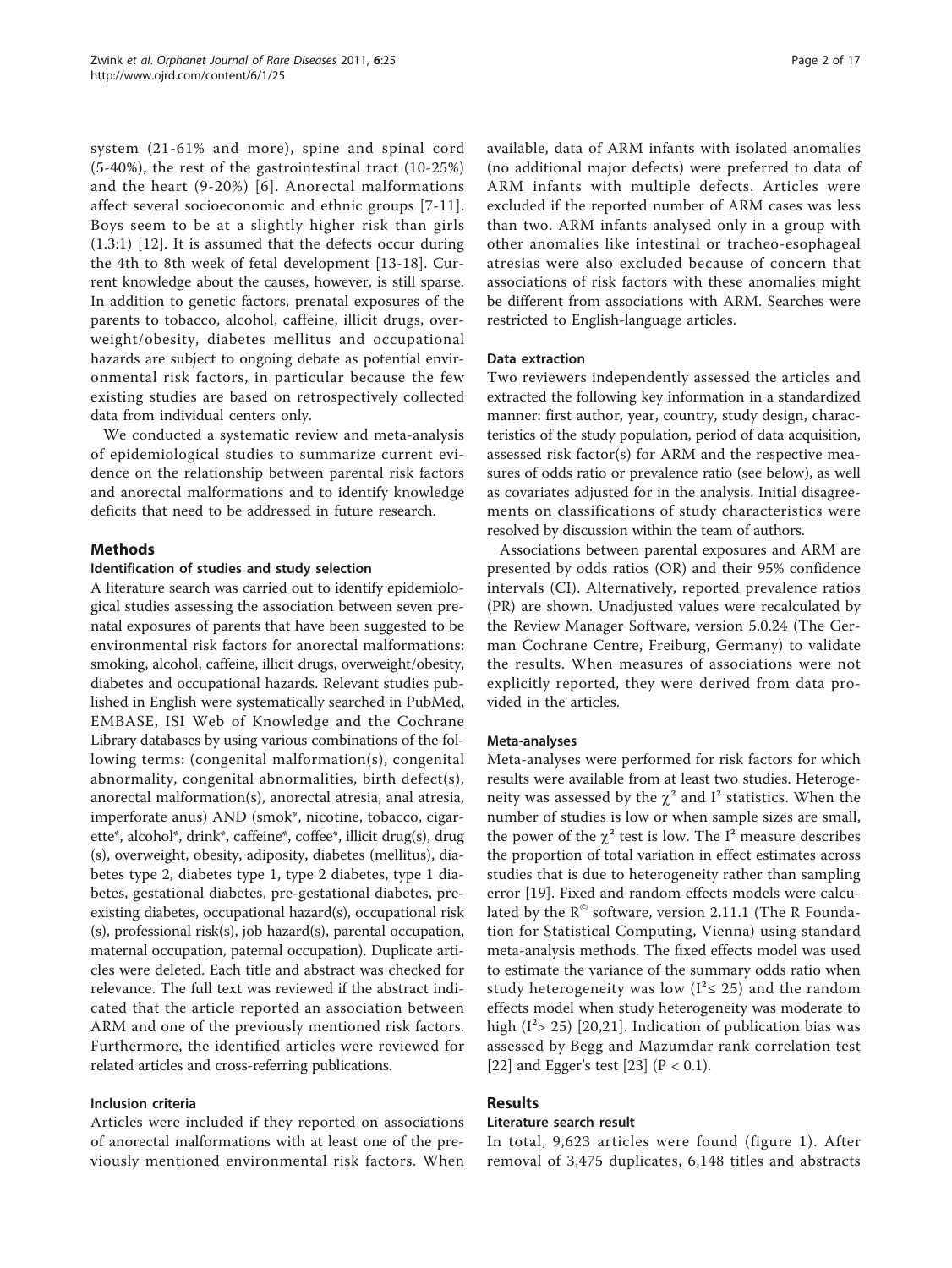<span id="page-2-0"></span>

were reviewed. Thirty-one articles appeared to be potentially relevant for inclusion in the review. Of these, four articles were excluded because of too low case numbers  $(n < 2)$ , three articles because they referred to results of already selected articles and further two articles because

they reported on ARM cases analysed in a group with other anomalies. Finally, 22 articles were included in the review. Among the included studies, eight provided data on the association of ARM with prenatal exposures to smoking, four to alcohol consumption, one to caffeine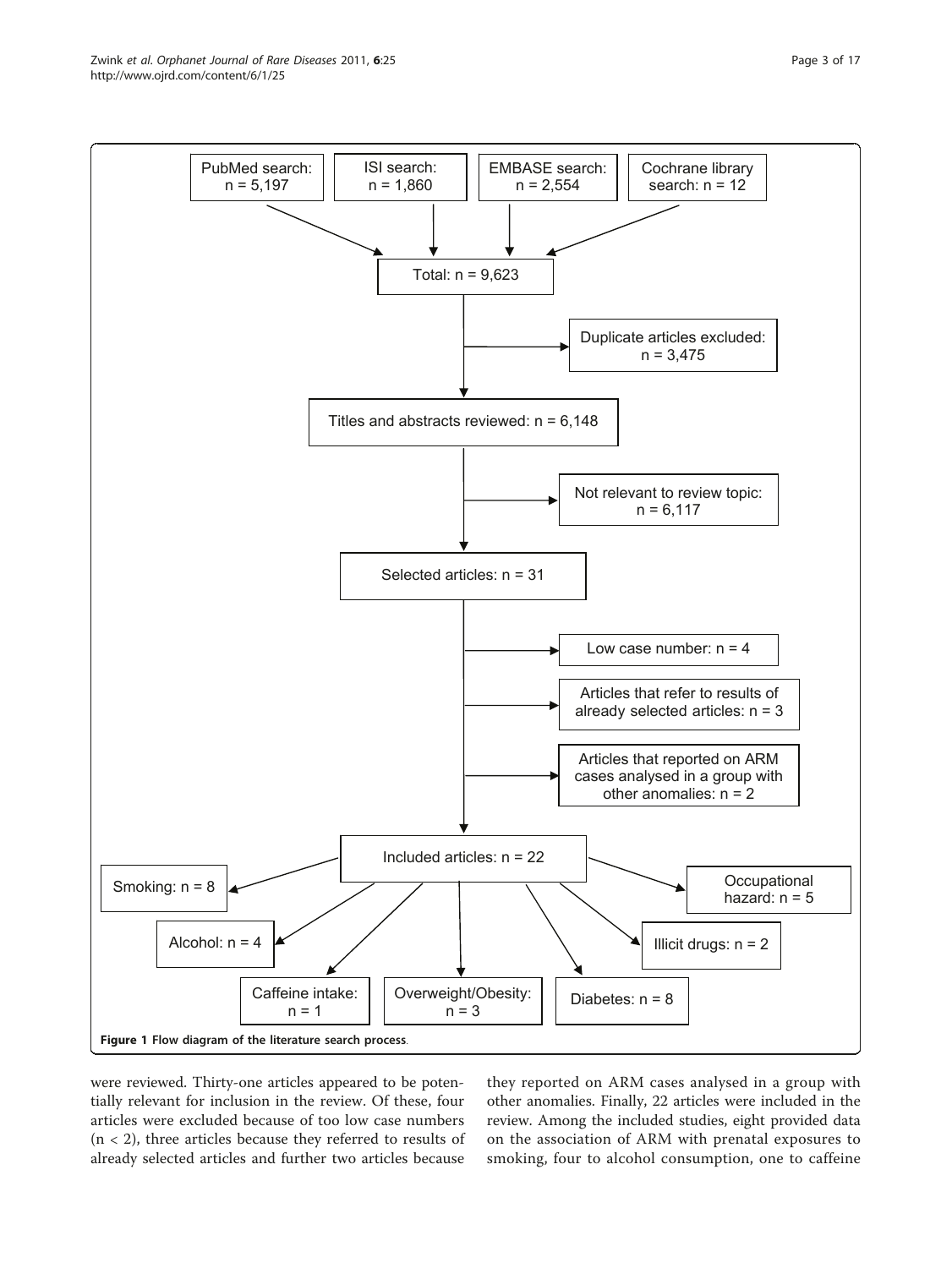intake, two to illicit drug use, three to overweight/obesity, eight to diabetes mellitus and five to occupational hazards.

#### Studies included in this review

Details on the 22 studies, which were published from 1981 to June 2010, are shown in table [1](#page-4-0). Studies were mainly conducted in the USA  $(n = 12)$ . The remaining studies were conducted in Spain ( $n = 2$ ), Sweden ( $n =$ 2), the Netherlands (n = 2), Japan (n = 1), France (n = 1), Germany  $(n = 1)$  and Hungary  $(n = 1)$ . Recruitment was population-based in 16 studies and hospital-based in six studies. For data acquisition, nine studies relied on register-based data [[1,7,](#page-14-0)[24-30\]](#page-15-0). Data acquisition periods varied from one year [\[31\]](#page-15-0) to 29 years [[32](#page-15-0)].

Case numbers ranged from 14 ARM cases [[33\]](#page-15-0) to 564 ARM cases [[31\]](#page-15-0). Children with known chromosomal anomalies were excluded in nine studies [[26,27,34](#page-15-0)-[40](#page-15-0)]. Twelve studies used healthy newborns or infants with no major birth defects as control group [[7](#page-14-0)[,25,28-30,34,35,37-41](#page-15-0)] and seven studies used malformed infants with other anomalies than ARM [\[24](#page-15-0),[27,32,33,36](#page-15-0),[42,43\]](#page-15-0). Controls of the remaining three studies were all infants born in the same settings during the respective study period [[1](#page-14-0),[26,31](#page-15-0)]. Only six studies examined ARM infants with isolated anomalies [[7,](#page-14-0)[30,34,37](#page-15-0),[38](#page-15-0),[40](#page-15-0)].

#### Findings for the reviewed risk factors

Study results as well as the covariates adjusted for are shown in tables [2](#page-6-0) to [8.](#page-10-0)

#### Cigarette consumption

Seven studies reported on the association between maternal smoking before or during pregnancy and infants born with an anorectal malformation (table [2](#page-6-0)). Any smoking during pregnancy was significantly associated with ARM only in the study by Cornel et al. [\[27](#page-15-0)] (OR, 2.24; 95% CI, 1.15-4.16;  $P = 0.01$ ). In the study by Angerpointer et al. [[42](#page-15-0)] different control groups were used. The comparison with one group of control infants with esophageal atresia, Hirschsprung's disease, omphalocele and gastroschisis showed a significant association between smoking at least five cigarettes per day and ARM (OR, 2.92; 95% CI, 1.16-7.37). A similar trend was observed when using another control group of infants with esophageal atresia, stenosis/atresia of the small and large bowel, Hirschsprung's disease, omphalocele and gastroschisis (OR, 2.30; 95% CI, 1.00-5.31). In contrast, no association at all was observed in analyses for any maternal smoking, regardless of the control group used. Honein et al. [[31](#page-15-0)] observed a marginally increased risk for the maternal consumption of 6-10 cigarettes per day (PR, 1.38; 95% CI, 1.00-1.90). The remaining studies could not confirm an association. Only two reviewed studies examined the association with paternal tobacco consumption. A significant association was observed by van Rooij et al. [\[39](#page-15-0)] (OR, 1.8; 95% CI, 1.1-2.9; P = 0.01) whereas the study by Yuan et al. [[30\]](#page-15-0) could neither confirm this finding nor an association of ARM with smoking of both parents.

The result of the meta-analysis on the association between any maternal cigarette consumption and ARM infants is shown in figure [2.](#page-11-0) From the study by Angerpointer et al. [[42](#page-15-0)] we used the OR calculated with the group of control infants with esophageal atresia, stenosis/atresia of the small and large bowel, Hirschsprung's disease, omphalocele and gastroschisis. The I² statistic indicated heterogeneity across studies ( $\chi^2$  = 8.72; P = 0.12;  $I^2 = 42.6\%$ ). The estimated heterogeneity variance was tau<sup>2</sup> =  $0.0284$ . No significant association was observed in pooled analyses using the random effects model (OR, 1.03; 95% CI, 0.83-1.29; P = 0.77). There was no evidence of publication bias (Kendall's tau =  $-0.56$ ,  $P = 0.57$ ; Egger's t value = 0.32,  $P = 0.77$ ).

The result of the meta-analysis on the association between any paternal cigarette consumption and ARM infants is shown in figure [3](#page-11-0). The  $I<sup>2</sup>$  statistic indicated low heterogeneity across the two studies ( $\chi^2$  = 1.21; P = 0.27;  $I^2 = 17.5\%$ ). In meta-analysis, a weak association was found for any paternal cigarette consumption using a fixed effects model (OR, 1.53; 95% CI, 1.04-2.26; P = 0.03).

#### Alcohol consumption

Among four studies assessing maternal alcohol consumption, the association with ARM was significant only in the one by Yuan et al. [[30](#page-15-0)] (OR, 4.77; 95% CI, 1.39-16.38) (table [3](#page-7-0)). The closer examination of alcohol quantity by Miller et al. [[37](#page-15-0)] (no use, light use  $[ \leq 1.5$  drinks per day], heavy use  $[> 1.5$  drinks per day] and binge drinking  $[≥5$ drinks on at least one occasion]) did not show any indication of a possible dose-response relationship.

The result of the meta-analysis on the association of any maternal alcohol consumption with ARM is shown in figure [4.](#page-11-0) The  $I<sup>2</sup>$  statistic indicated heterogeneity across studies ( $\chi^2$  = 6.74; P = 0.08; I<sup>2</sup> = 55.5%). The estimated heterogeneity variance was tau<sup>2</sup> = 0.1172. No significant association was observed in pooled analyses using the random effects model (OR, 1.17; 95% CI, 0.71-1.91; P = 0.55). There was no evidence of publication bias (Kendall's tau = 1.36, P = 0.17; Egger's t value = 1.37, P = 0.30).

#### Caffeine intake

Only the study by Miller et al. [\[37\]](#page-15-0) reported on a potential role of caffeine exposure (table [4\)](#page-7-0). Although ARM was more common among children of mothers reporting on a periconceptional use of caffeine, the association was statistically significant for the intermediate exposure group 100-299 mg only (OR, 1.9; 95% CI, 1.2-3.0).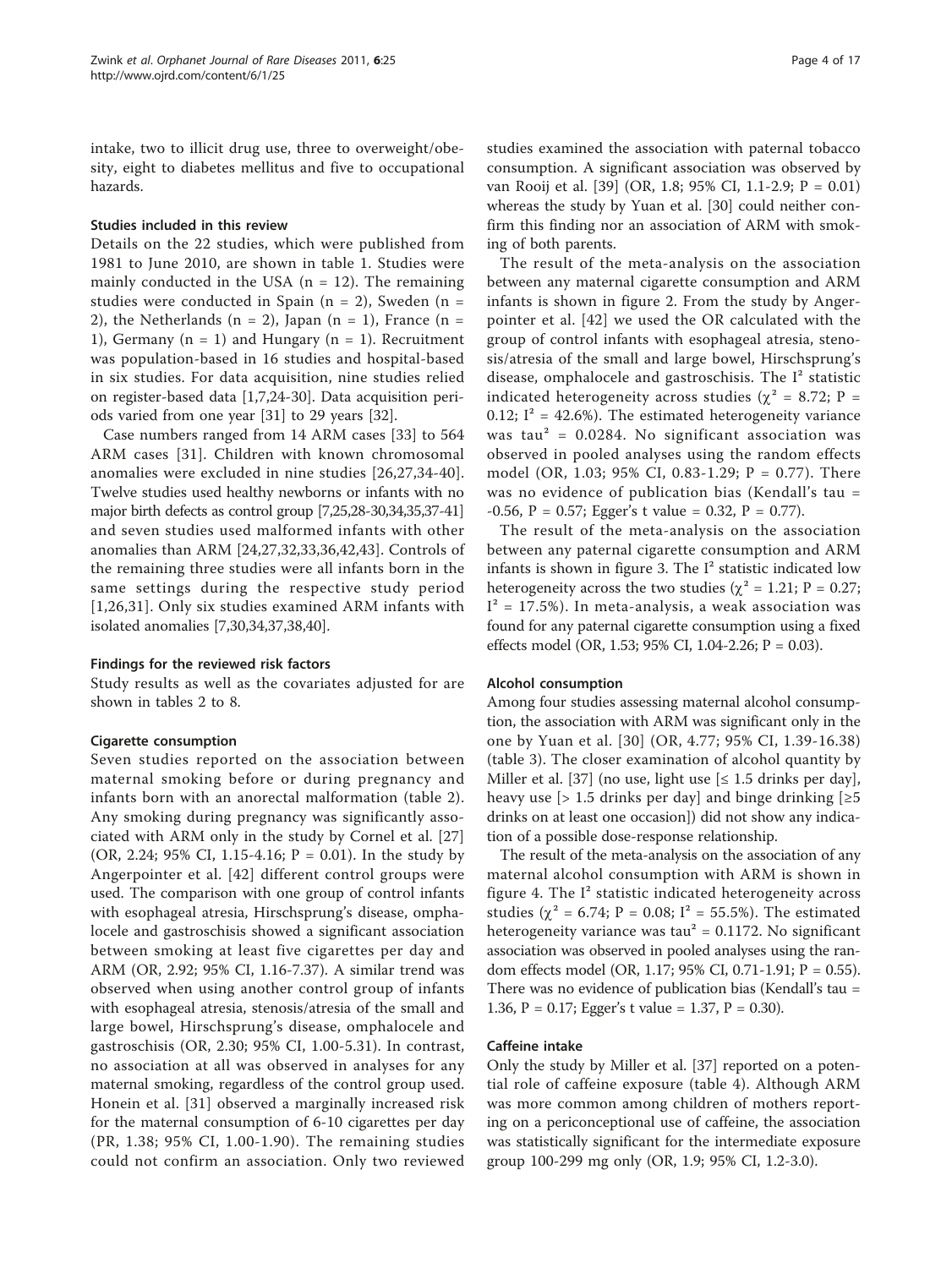|        |                            | Study population |                                          |                                          |                            |                                                                  |                                                                                                                                        |                                                                                                                       |  |
|--------|----------------------------|------------------|------------------------------------------|------------------------------------------|----------------------------|------------------------------------------------------------------|----------------------------------------------------------------------------------------------------------------------------------------|-----------------------------------------------------------------------------------------------------------------------|--|
|        |                            |                  | No.<br>participants                      |                                          |                            |                                                                  |                                                                                                                                        |                                                                                                                       |  |
|        | Ref. First author,<br>year | Country          |                                          |                                          | Cases Controls Age range   | type                                                             | Setting, control Data acquisition (period)                                                                                             | Assessed risk factor(s)                                                                                               |  |
| $[25]$ | Bánhidy, 2010              | Hungary          | 231                                      | 38,151                                   | $< 19 - 35$                | population-<br>based,<br>no birth defects                        | data from the Hungarian<br>Case-Control Surveillance<br>of Congenital Abnormalities<br>$(1980 - 1996)$                                 | diabetes                                                                                                              |  |
| $[26]$ | Blomberg,<br>$2010*$       | Sweden           | 401                                      |                                          | $1,049,181 < 20 - \ge 45$  | population-<br>based,<br>all infants                             | data from the Swedish<br>Medical Birth Registries <sup>T</sup><br>$(1995 - 2007)$                                                      | overweight/obesity                                                                                                    |  |
| $[35]$ | Herdt-Losavio,<br>2010     | usa              | 328                                      | 3,833                                    | $< 20 - 235$               | multistate<br>population-<br>based,<br>no birth defects          | data from the National Birth<br>Defects<br>Prevention Study (NBDPS)<br>$(1997 - 2003)$                                                 | occupational hazard                                                                                                   |  |
| [39]   | van Rooij,<br>2010         | Netherlands 85   |                                          | 650                                      | $\geq$ 35                  | hospital-based,<br>no major birth<br>defects                     | questionnaire (1996-2008 <sup>+</sup> )                                                                                                | smoking, alcohol,<br>overweight/obesity,<br>occupational hazard                                                       |  |
| [37]   | Miller, 2009               | <b>USA</b>       | 464,<br>$216$ <sup>#</sup>               | 4,940                                    | $≤ 19 - ≥35$               | multistate<br>population-<br>based,<br>no major birth<br>defects | data from the National Birth<br>Defects<br>Prevention Study (NBDPS)<br>$(1997 - 2003)$                                                 | smoking, alcohol, caffeine                                                                                            |  |
| [41]   | van Gelder,<br>2009        | <b>USA</b>       | 456-<br>468                              | 4,967                                    | $< 20 - > 35$              | multistate<br>population-<br>based,<br>no major birth<br>defects | data from the National Birth<br>Defects<br>Prevention Study (NBDPS),<br>collected by<br>telephone interview (1997-<br>2003)            | illicit drugs of mothers<br>(between one month<br>before pregnancy<br>and the end of the third<br>month of pregnancy) |  |
| [34]   | Correa, 2008               | <b>USA</b>       | 230<br>$200*$                            | 4,689                                    | $< 20 - 235$               | multistate<br>population-<br>based,<br>no major birth<br>defects | data from the National Birth<br>Defects<br>Prevention Study (NBDPS)<br>$(1997 - 2003)$                                                 | diabetes                                                                                                              |  |
| $[1]$  | Forrester,<br>2007         | <b>USA</b>       | 162                                      | 316,346                                  | N.A.                       | state-wide<br>population-<br>based,<br>all live births           | data from the Hawaii Birth<br>Defects<br>Program (HBDP), collected<br>through review<br>of medical records (1986-<br>2002)             | illicit drugs of mothers<br>(during<br>pregnancy and 1 year after<br>delivery)                                        |  |
| $[32]$ | Frías, 2007*               | <b>USA</b>       | 417 <sup>4</sup><br>$427^{\Delta\Delta}$ | $29.722^{\circ}$<br>30,509 <sup>44</sup> | N.A.                       | hospital-based,<br>other malformed<br>infants                    | data from the Spanish<br>Collaborative Study of<br>Congenital Malformations<br>(ECEMC) (1976-2005)                                     | diabetes                                                                                                              |  |
|        | [40] Waller, 2007          | <b>USA</b>       | 380,<br>77#                              | 4,065                                    | $< 18 - 235$               | multistate<br>population-<br>based,<br>no birth defects          | data from the National Birth<br>Defects<br>Prevention Study (NBDPS)<br>$(1997 - 2002)$                                                 | overweight/obesity                                                                                                    |  |
| [7]    | Correa, 2003               | <b>USA</b>       | 56,<br>$32^{\#}$                         | 3,029                                    | $< 20 - > 30$              | population-<br>based,<br>no birth defects                        | data from the Metropolitan<br>Atlanta Congenital<br>Defects Program (MACDP)<br>$(1968 - 1980)$                                         | diabetes                                                                                                              |  |
| $[24]$ | Aberg, 2001                | Sweden           | 15                                       | 600                                      | N.A.                       | population-<br>based,<br>other malformed<br>infants              | data from the Swedish<br>Medical Birth Registries <sup>T</sup><br>$(1987 - 1997)$                                                      | diabetes                                                                                                              |  |
|        | [31] Honein, 2001          | <b>USA</b>       | 564                                      |                                          | $6,160,942 < 30 - \geq 30$ | population-<br>based,<br>all live births                         | US public-use natality data<br>tapes<br>(National Vital Statistics<br>System, National<br>Centre for Health Statistics)<br>(1997-1998) | smoking                                                                                                               |  |

# <span id="page-4-0"></span>Table 1 Case-control and cross-sectional studies reporting on the association of ARM and environmental risk factors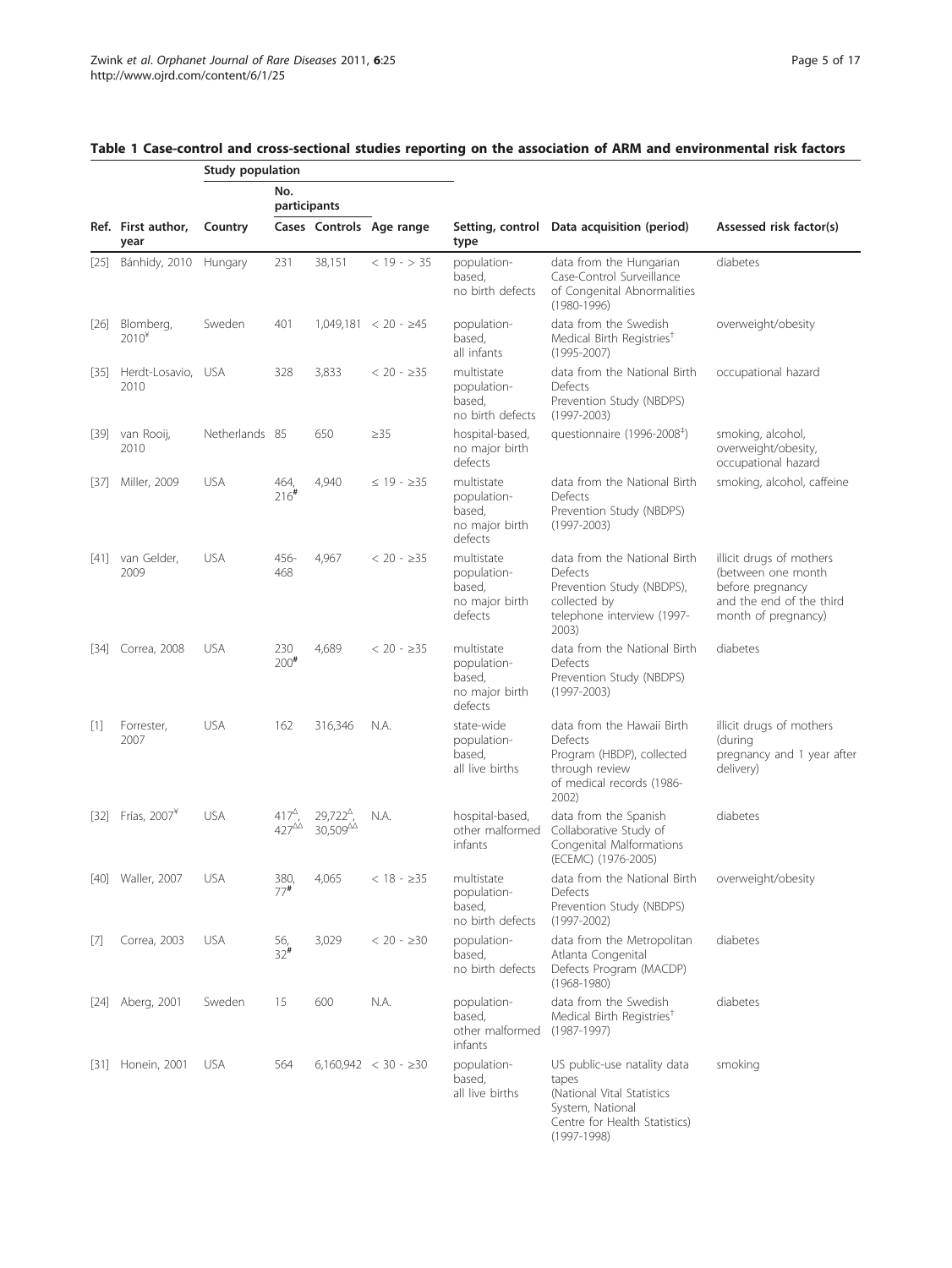| $[36]$ | Martínez-Frías,<br>$1998*$       | Spain          | 227                       | 19,377                                  | N.A.                                        | hospital-based,<br>other malformed<br>infants       | data from the Spanish<br>Collaborative Study of<br>Congenital Malformations<br>(ECEMC) (1976-1995) | diabetes                                          |
|--------|----------------------------------|----------------|---------------------------|-----------------------------------------|---------------------------------------------|-----------------------------------------------------|----------------------------------------------------------------------------------------------------|---------------------------------------------------|
| $[38]$ | Stoll, 1997                      | France         | 108,<br>$51$ <sup>#</sup> | 108                                     | F: mean age<br>26.9,<br>M: mean age<br>29.9 | hospital-based,<br>no birth defects                 | interview (1979-1995)                                                                              | smoking, alcohol, diabetes,<br>X-ray examinations |
| [27]   | Cornel, 1996                     | Netherlands 52 |                           | 3,962                                   | $\leq$ 20 - $\geq$ 40                       | population-<br>based.<br>other malformed<br>infants | data from the Northern<br>Netherlands<br>(NNL) (1981-1994)                                         | smoking                                           |
| [29]   | Schnitzer,<br>1995               | <b>USA</b>     | 70                        | 2,279                                   | $F: < 20 - \geq 40$ ,<br>$M: < 20 - \ge 45$ | population-<br>based.<br>no birth defects           | data from the Metropolitan<br>Atlanta Congenital<br>Defects Program (MACDP)<br>$(1968 - 1980)$     | occupational hazard                               |
| [30]   | Yuan, 1995                       | Japan          | 84,<br>$49^{\#}$          | 174                                     | F: 29.1 $\pm$ 4.9.<br>M: $32.1 \pm 5.6$     | population-<br>based,<br>no birth defects           | data from the Kanangawa<br><b>Birth Defects</b><br>Monitoring Program (KAMP)<br>$(1989 - 1994)$    | smoking, alcohol                                  |
| [43]   | Martínez-Frías, Spain<br>$1994*$ |                | 196                       | 18,563                                  | N.A.                                        | hospital-based,<br>other malformed<br>infants       | data from the Spanish<br>Collaborative Study of<br>Congenital Malformations<br>(ECEMC) (1976-1992) | diabetes                                          |
| [28]   | Matte, 1993                      | <b>USA</b>     | 103                       | 2.403                                   | $< 20 - > 35$                               | population-<br>based,<br>no birth defects           | data from the Metropolitan<br>Atlanta Congenital<br>Defects Program (MACDP)<br>$(1968 - 1980)$     | occupational hazard                               |
| 1331   | Shiono, 1986                     | <b>USA</b>     | 14                        | 578                                     | N.A.                                        | population-<br>based.<br>other malformed<br>infants | data from the Kaiser-<br>Permanente<br>Birth Defects Study (1974-<br>1977)                         | smoking                                           |
| $[42]$ | Angerpointer,<br>1981            | Germany        | 78<br>78<br>78<br>78      | $210*$<br>$169***$<br>$75***$<br>53**** | $< 20 - 540$                                | hospital-based,<br>other malformed<br>infants       | questionnaire (1970-1974)                                                                          | smoking                                           |

# ARM infants with isolated (no additional major defects) anomaly.

† The Swedish Medical Birth Registry, the Swedish Register of Birth Defects (previously called the Registry of Congenital Malformations) and the National Patient Register (previously called the Hospital Discharge Registry).

‡ Difference in case and control period: cases 1996-2008, controls 1996-2004.

Δ ARM infants for the examination of maternal pre-gestational diabetes.

ΔΔ ARM infants for the examination of maternal gestational diabetes.

\* Control group includes 41 infants with esophageal atresia, 41 with stenosis/atresia of the small and large bowel, 75 with Hirschsprung's disease, 28 with omphalocele and 25 with gastroschisis.

\*\* Control group includes 41 infants with esophageal atresia, 75 with Hirschsprung's disease, 28 with omphalocele and 25 with gastroschisis.

\*\*\* Control group includes 75 infants with Hirschsprung's disease.

\*\*\*\* Control group includes 28 infants with omphalocele and 25 with gastroschisis.

¥ Cross-sectional study.

 $M =$  male;  $F =$  female; BMI = body mass index; N.A. = not available.

#### Illicit drugs

Two studies reported on the association with maternal periconceptional illicit drug use (table [5](#page-8-0)). Results were inconsistent with tentatively reduced risks in the study by van Gelder et al. [[41\]](#page-15-0) and increased risks in the study by Forrester and Merz [[1\]](#page-14-0). Due to the small sample size, confidence intervals were very wide in both studies. Nevertheless, significantly increased risks were found by Forrester and Merz [[1\]](#page-14-0) for marijuana use (OR, 10.57; 95% CI, 2.87-38.96) as well as for cocaine use (OR, 6.01; 95% CI, 1.05-34.27).

#### Body weight

Three studies reported on the association between maternal pre-pregnancy obesity (BMI ≥30) and ARM (table [6\)](#page-8-0). Risks were consistently increased in two studies (Blomberg and Källén [[26\]](#page-15-0): OR, 1.87; 95% CI, 1.42- 2.47; Waller et al. [\[40](#page-15-0)]: OR, 1.46; 95% CI, 1.10-1.95). By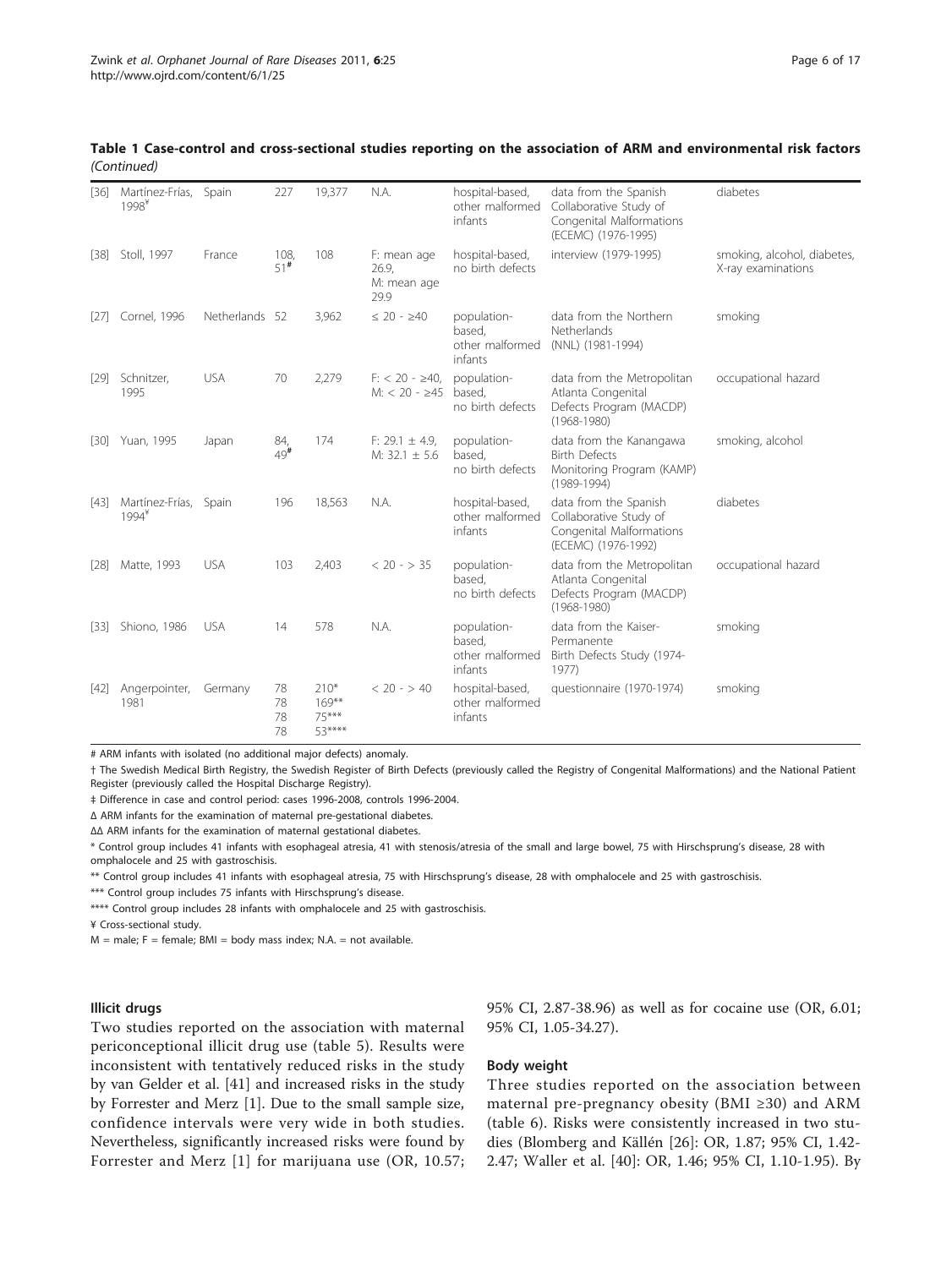#### <span id="page-6-0"></span>Table 2 Associations between periconceptional exposures to tobacco

|        |                            |                                                                                                                    | Maternal smoking                                                                                                                                                                                                           |                                        | Paternal smoking              |            | Smoking of both<br>parents |                                                                                                                                       |
|--------|----------------------------|--------------------------------------------------------------------------------------------------------------------|----------------------------------------------------------------------------------------------------------------------------------------------------------------------------------------------------------------------------|----------------------------------------|-------------------------------|------------|----------------------------|---------------------------------------------------------------------------------------------------------------------------------------|
|        | Ref. First author,<br>year | Exposure                                                                                                           | OR [95% CI]                                                                                                                                                                                                                | P<br>value                             | OR [95% CI]                   | P<br>value | OR [95% CI]                | Adjustment/matching factors                                                                                                           |
| [39]   | van Rooij, 2010            | Cigarette consumption before or during<br>pregnancy                                                                | $0.8$ $[0.5, 1.3]$                                                                                                                                                                                                         | 0.61                                   | 1.8 $[1.1, 2.9]$ <sup>§</sup> | 0.01       | $\sim$                     |                                                                                                                                       |
| [37]   | Miller, 2009 <sup>§§</sup> | Non-smoker not exposed to ETS<br>Non-smoker exposed to ETS at home or<br>work<br>Non-smoker exposed to ETS at home | 1.0 Reference<br>$1.1$ [0.8, 1.5]<br>$1.4$ [0.5, 4.0]                                                                                                                                                                      |                                        |                               |            |                            | None of the variables met the criteria<br>for confounding by the author; therefore,<br>only the unadjusted odds ratios were presented |
|        |                            | and work<br>Smoked $< 0.5$ pack/day<br>Smoked ≥0.5 pack/day<br>Any smoking                                         | $1.0$ [0.5, 1.8]<br>$1.2$ [0.8, 1.7]<br>$1.1$ [0.8, 1.6]                                                                                                                                                                   |                                        |                               |            |                            |                                                                                                                                       |
|        | [31] Honein, 2001          | Any smoking<br>1-5 cigarettes/day<br>6-10 cigarettes/day<br>11-20 cigarettes/day<br>$\geq$ 21 cigarettes/day       | PR: 1.19 [0.94, 1.50]<br>PR: 0.95 [0.60, 1.50]<br>PR: 1.38 [1.00, 1.90]<br>PR: 1.19 [0.80, 1.79]<br>PR: 0.94 [0.29, 2.98]                                                                                                  |                                        |                               |            |                            | Adjusted for: maternal age,<br>education and race/ethnicity                                                                           |
| $[38]$ | Stoll, 1997                | Any smoking                                                                                                        | 0.98 [0.94, 1.02]                                                                                                                                                                                                          |                                        |                               |            |                            |                                                                                                                                       |
|        | Cornel, 1996               | Any smoking                                                                                                        | 2.24 [1.15, 4.16]                                                                                                                                                                                                          | 0.01                                   |                               |            |                            |                                                                                                                                       |
| [30]   | Yuan, 1995                 | Any smoking                                                                                                        |                                                                                                                                                                                                                            | $\overline{\phantom{a}}$               | 1.14 [0.59, 2.18]             | 0.70       | 1.75 [0.63, 4.87]          | Matched by: maternal age groups<br>(5-years interval), sex, parity<br>and season of birth                                             |
| $[33]$ | Shiono, 1986               | Any smoking                                                                                                        | $0.41$ $[0.09, 1.87]$                                                                                                                                                                                                      | 0.25                                   |                               |            |                            |                                                                                                                                       |
| $[42]$ | Angerpointer,<br>1981      | Any smoking<br>$\geq$ 5 cigarettes per day                                                                         | 0.95 [0.45, 1.99]*<br>$0.99$ [0.46, 2.14] <sup>†</sup><br>$1.20$ [0.47, 3.10] <sup>+</sup><br>$0.63$ [0.25, 1.57] <sup>#</sup><br>2.30 [1.00, 5.31]*<br>2.92 [1.16, 7.37] <sup>T</sup><br>$1.58$ [0.51, 4.83] <sup>#</sup> | 0.89<br>0.98<br>0.70<br>0.32<br>$\sim$ | ÷,                            |            |                            |                                                                                                                                       |

\* Control group includes 41 infants with esophageal atresia, 41 with stenosis/atresia of the small and large bowel, 75 with Hirschsprung's disease, 28 with omphalocele and 25 with gastroschisis.

† Control group includes 41 infants with esophageal atresia, 75 with Hirschsprung's disease, 28 with omphalocele and 25 with gastroschisis.

‡ Control group includes 75 infants with Hirschsprung's disease.

# Control group includes 28 infants with omphalocele and 25 with gastroschisis.

§ Paternal cigarette consumption 3 months before conception.

§§ Exposure during the month before pregnancy to the third month of pregnancy.

 $ETS = environmental$  tobacco smoke;  $PR = prevalence$  ratio.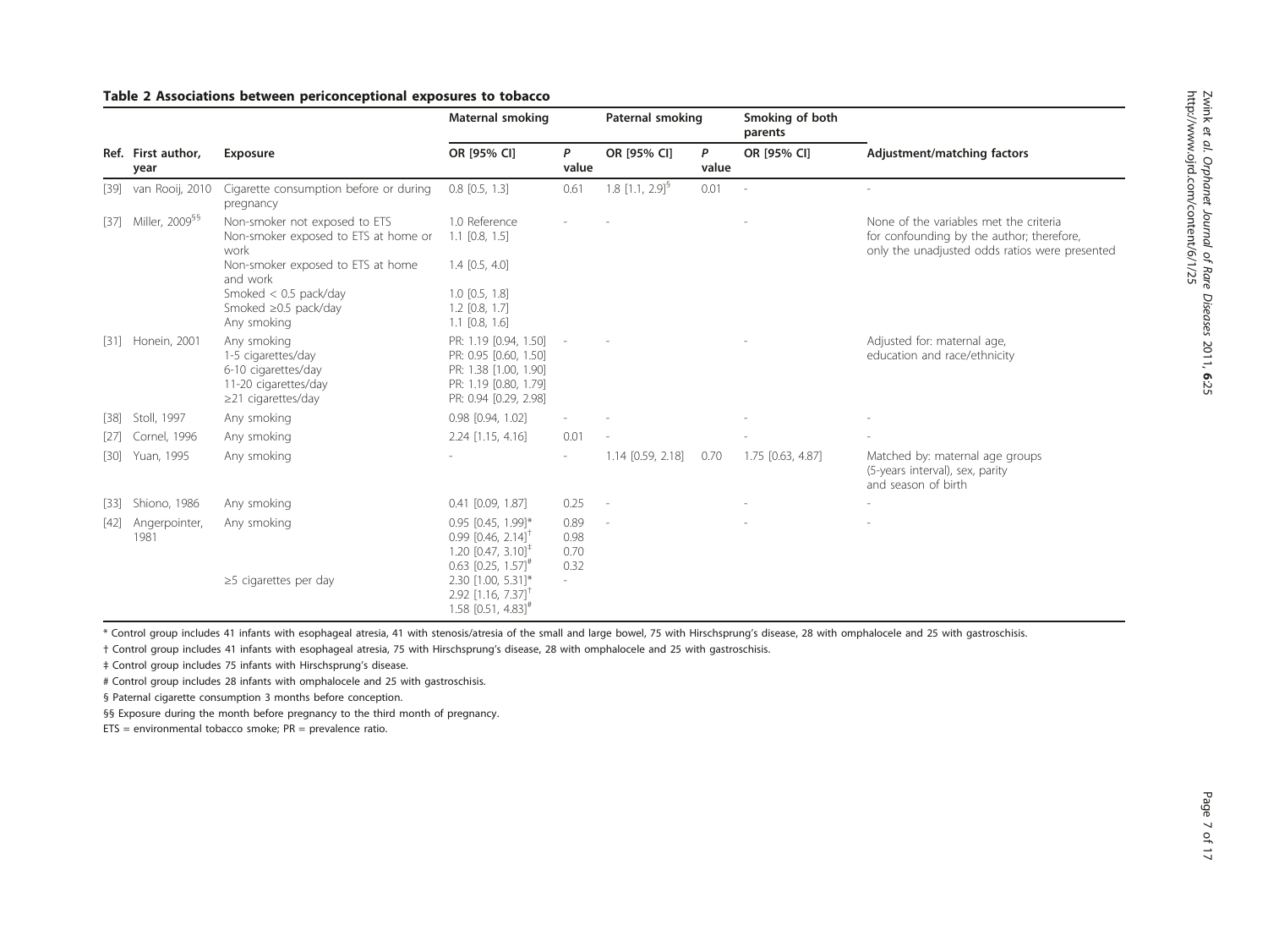|        |                          | Maternal alcohol use                                                                                                 |                                                                                                      |     | Paternal<br>alcohol use                                        |                  |                          |                                                                                                                                                |  |
|--------|--------------------------|----------------------------------------------------------------------------------------------------------------------|------------------------------------------------------------------------------------------------------|-----|----------------------------------------------------------------|------------------|--------------------------|------------------------------------------------------------------------------------------------------------------------------------------------|--|
| Ref.   | First<br>author,<br>year | Exposure                                                                                                             | OR [95% CI]<br>P<br>value                                                                            |     | <b>Exposure</b>                                                | OR [95% CI]      | P                        | Adjustment/matching<br>value factors                                                                                                           |  |
| $[39]$ | van Rooij,<br>2010       | Alcohol consumption before<br>or during pregnancy                                                                    | $1.0$ [0.6, 1.5]                                                                                     | 1.0 | Alcohol<br>consumption<br>three<br>months before<br>conception | $1.3$ [0.7, 2.5] | 0.33                     | $\overline{\phantom{a}}$                                                                                                                       |  |
| [37]   | Miller.<br>2009*         | Non-drinker<br>Average $\leq$ 1.5 drink/day<br>Average $> 1.5$ drink/day<br>>5 alcoholic drinks<br>Drank any alcohol | 1.0 Reference<br>$1.0$ [0.7, $1.5$ ]<br>$1.2$ [0.9, 1.6]<br>$0.9$ $[0.6, 1.6]$<br>$0.9$ $[0.7, 1.2]$ |     |                                                                |                  |                          | None of the variables met the<br>criteria<br>for confounding by the<br>author; therefore,<br>only the unadjusted odds<br>ratios were presented |  |
| [38]   | Stoll, 1997              | Any alcohol                                                                                                          | $1.25$ [0.07, 21.04] -                                                                               |     |                                                                |                  |                          |                                                                                                                                                |  |
| [30]   | Yuan, 1995               | Any alcohol                                                                                                          | 4.77 [1.39, 16.38] -                                                                                 |     | $\overline{\phantom{a}}$                                       |                  | $\overline{\phantom{a}}$ | Matched by: maternal age<br>groups (5-years interval),<br>sex, parity and season of birth                                                      |  |

<span id="page-7-0"></span>

| Table 3 Associations between periconceptional exposures to alcohol |  |  |  |  |
|--------------------------------------------------------------------|--|--|--|--|
|--------------------------------------------------------------------|--|--|--|--|

\* Exposure during the month before pregnancy to the third month of pregnancy.

categorizing maternal obesity into three classes (adipositas I [BMI 30-34.9], adipositas II [BMI 35-39.9] and morbid obesity [BMI  $\geq 40$ ]), the closer examination by Blomberg and Källén [[26](#page-15-0)] showed a particularly strong risk increase of ARM for morbid obesity (OR, 3.72; 95% CI, 1.70-7.07). Among three studies assessing maternal overweight, a significant association with ARM was observed only in van Rooij et al. [\[39\]](#page-15-0) (OR, 1.8; 95% CI, 1.1-3.0). No such association was seen with paternal overweight in this study (OR, 0.8; 95% CI, 0.5-1.3).

The result of the meta-analysis on the association of maternal underweight with ARM is shown in figure [5](#page-12-0). The I² statistic indicated low heterogeneity across the two studies ( $\chi^2 = 1.01$ ; P = 0.32; I<sup>2</sup> = 0.5%). No significant association was observed in pooled analyses using the fixed effects model (OR, 0.96; 95% CI, 0.65-1.43; P = 0.85).

The result of the meta-analysis on the association of maternal overweight with ARM is shown in figure [6](#page-12-0). The I² statistic indicated low heterogeneity across the three studies ( $\chi^2$  = 2.25; P = 0.32; I<sup>2</sup> = 11.3%). In meta-

Table 4 Associations between periconceptional exposures to caffeine intake

|      |                               | Maternal caffeine<br>exposure*                          |                                                          |                                                                                                                                                              |  |  |
|------|-------------------------------|---------------------------------------------------------|----------------------------------------------------------|--------------------------------------------------------------------------------------------------------------------------------------------------------------|--|--|
|      | Ref. First<br>author,<br>year |                                                         | Exposure OR [95% CI]                                     | Adjustment/matching<br>factors                                                                                                                               |  |  |
| [37] | Miller,<br>2009               | $< 10$ mg<br>10-99 mg<br>100-299<br>mg<br>$\geq$ 300 mg | $1.4$ [0.9, 2.3]<br>$1.9$ [1.2, 3.0]<br>$1.5$ [0.9, 2.7] | 1.0 Reference None of the variables<br>met the criteria for<br>confounding by the author;<br>therefore, only<br>the unadjusted odds ratios<br>were presented |  |  |

\* Caffeine intake per day in the year before pregnancy.

analysis, a weak association was found for maternal overweight using a fixed effects model (OR, 1.25; 95% CI, 1.07-1.47;  $P = 0.0054$ ). There was no evidence of publication bias (Kendall's tau =  $0.52$ , P =  $0.60$ ; Egger's t value = 3.01,  $P = 0.20$ ).

The result of the meta-analysis on the association of maternal obesity with ARM is shown in figure [7.](#page-13-0) The I² statistic indicated homogeneity across the three studies  $(\chi^2 = 1.64; P = 0.44; I^2 = 0\%)$ . In meta-analysis, a significant association was found for maternal obesity using a fixed effects model (OR, 1.64; 95% CI, 1.35-2.00; P < 0.0001). There was no evidence of publication bias (Kendall's tau =  $-0.52$ , P = 0.60; Egger's t value =  $-0.36$ ,  $P = 0.78$ .

#### Diabetes

Among eight studies assessing maternal diabetes, six differentiated between pre-existing and gestational diabetes (table [7\)](#page-9-0). The closer examination of results for pre-existing diabetes showed a significantly increased risk in the study by Frías et al. [[32\]](#page-15-0) (OR, 2.87; 95% CI, 1.20-6.87;  $P = 0.04$ ). Correa et al. [[34\]](#page-15-0) and Aberg et al. [[24](#page-15-0)] could confirm this finding (OR, 4.70; 95% CI, 1.55-14.26 and OR, 8.18; 95% CI, 3.86-17.34; P < 0.00001) and also observed a significant association with gestational diabetes (OR, 1.91; 95% CI, 1.02-3.56 and OR, 3.29; 95% CI, 1.63-6.63;  $P = 0.0008$ . Among four studies that reported on the association with any maternal diabetes, both studies by Correa et al. [\[7](#page-14-0)[,34](#page-15-0)] found a significantly increased risk (OR, 2.15; 95% CI, 1.31-3.55 and OR, 4.32; 95% CI, 1.50-12.47). Due to the small sample size, confidence intervals were very wide in all eight studies.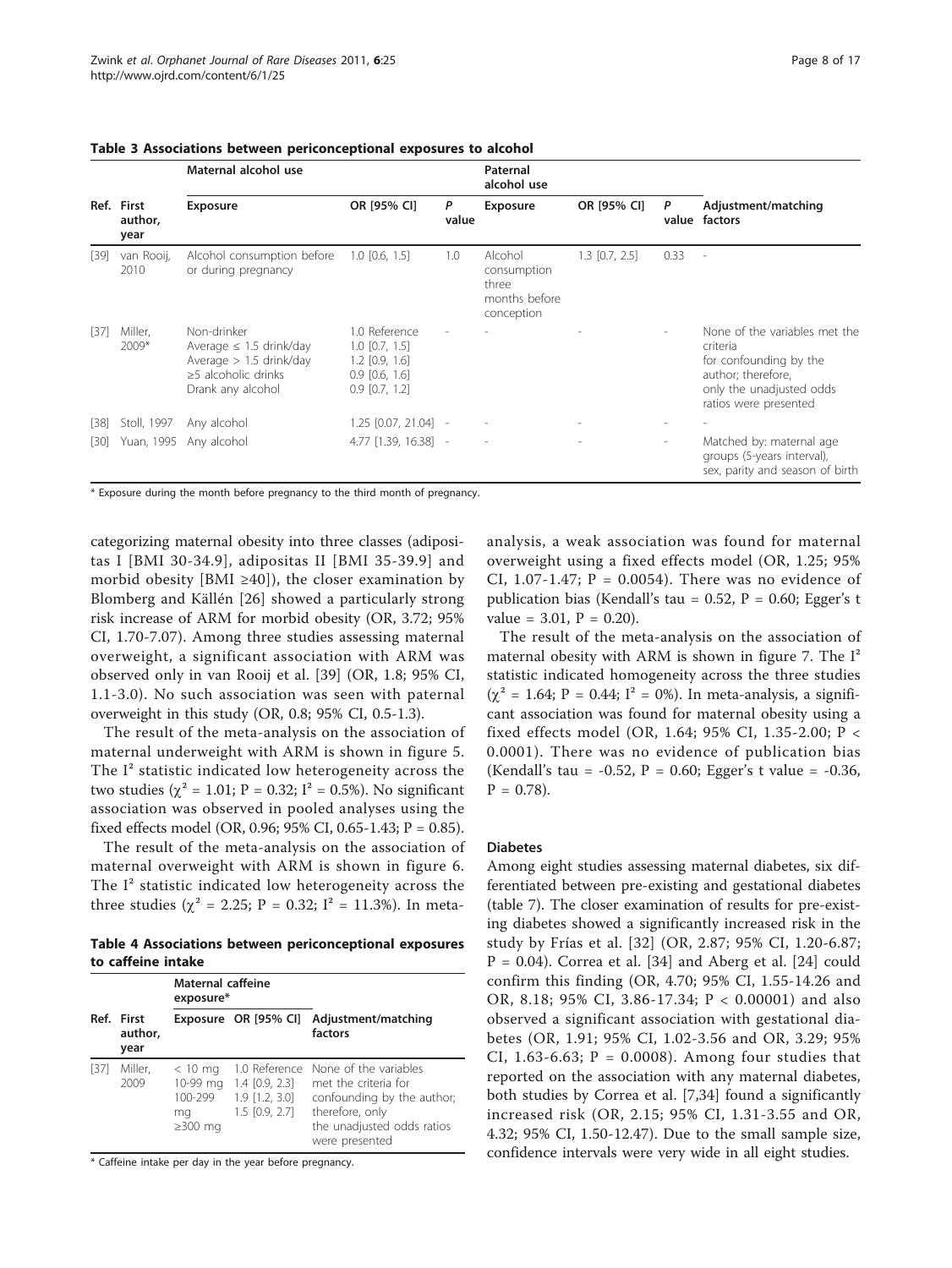|      |                               | Maternal illicit drug use          |                                          |                                                                                                                                                                           |
|------|-------------------------------|------------------------------------|------------------------------------------|---------------------------------------------------------------------------------------------------------------------------------------------------------------------------|
| Ref. | First author, year            | <b>Exposure</b>                    | OR [95% CI]                              | Adjustment/matching factors                                                                                                                                               |
| [41] | van Gelder, 2009*             | Cannabis use<br>Cocaine use        | $0.7$ $[0.4, 1.2]$<br>$0.4$ $[0.1, 2.7]$ | Adjusted for: maternal age at delivery, race or ethnicity,<br>level of education, cigarette smoking, binge drinking,<br>pregnancy BMI and periconceptional folic acid use |
|      |                               | Stimulant use                      | $1.1$ $[0.3, 3.8]$                       | Adjusted for: maternal age at delivery, level of education,<br>binge drinking, pregnancy BMI and periconceptional<br>folic acid use                                       |
| [1]  | Forrester, 2007 <sup>§†</sup> | Methamphetamine use<br>Cocaine use | 3.19 [0.87, 11.73]<br>6.01 [1.05, 34.27] | $\overline{\phantom{a}}$                                                                                                                                                  |

<span id="page-8-0"></span>Table 5 Associations between periconceptional exposures to illicit drugs

\* Exposures at any time between one month before pregnancy and the end of the third month of pregnancy (periconceptional period).

§ Exposures during pregnancy and 1 year after delivery.

† Study reported on the ratio of the rate of illicit drug use among birth defect cases to the rate of illicit drug use among all deliveries. \*We calculated the corresponding OR by data given in the article.

10.57 [2.87, 38.96]

The result of the meta-analysis on the association of any maternal diabetes mellitus with ARM is shown in figure [8.](#page-13-0) The  $I<sup>2</sup>$  statistic indicated high heterogeneity across the four studies ( $\chi^2$  = 26.99; P < 0.0001; I<sup>2</sup> = 88.9%). The estimated heterogeneity variance was tau<sup>2</sup> = 1.0416. No significant association was observed in pooled analyses using the random effects model (OR, 1.01; 95% CI, 0.33-3.12; P = 0.99). There was no evidence of publication bias (Kendall's tau =  $0.0$ , P =  $1.0$ ; Egger's t value =  $-0.92$ ,  $P = 0.45$ ).

Marijuana use

The result of the meta-analysis on the association of maternal pre-gestational diabetes with ARM is shown in figure [9.](#page-13-0) The I² statistic indicated moderate heterogeneity across the four studies ( $\chi^2 = 4.13$ ; P = 0.25; I<sup>2</sup> = 27.4%). The estimated heterogeneity variance was  $tau^2$  = 0.0929. A strong association was observed in pooled analyses using the random effects model (OR, 4.51; 95% CI, 2.55-7.97;  $P < 0.0001$ ). There was no evidence of publication bias (Kendall's tau =  $-0.68$ , P = 0.50; Egger's t value =  $-1.15$ ,  $P = 0.37$ ).

The result of the meta-analysis on the association of maternal gestational diabetes with ARM is shown in

figure [10.](#page-13-0) The I² statistic indicated moderate heterogeneity across the five studies ( $\chi^2 = 5.71$ ; P = 0.22; I<sup>2</sup> = 30.0%). The estimated heterogeneity variance was tau<sup>2</sup> =  $0.0570$ . In meta-analysis, a significant association was found for maternal gestational diabetes using a random effects model (OR, 1.81; 95% CI, 1.23-2.65; P = 0.0025). There was no evidence of publication bias (Kendall's tau = 0.98,  $P = 0.33$ ; Egger's t value = 0.85,  $P = 0.46$ ).

#### Occupational hazard

Five studies reported on a potential role of maternal and paternal occupational hazards (table [8\)](#page-10-0). Herdt-Losavio et al. [\[35\]](#page-15-0) found a significantly increased risk with maternal janitors and cleaners (OR, 1.82; 95% CI, 1.06-3.10) and maternal scientists (OR, 2.38; 95% CI, 1.24-4.55) and Schnitzer et al. [\[29](#page-15-0)] with paternal vehicle manufacturers (OR, 5.1; 95% CI, 1.3-19.2). Van Rooij et al. [[39\]](#page-15-0) showed a suggestive association with ARM for maternal contact with industrial cleaning agents and solvents during pregnancy (OR, 2.9; 95% CI, 0.9-9.3) and for paternal contact with exhaust fumes three months before conception (OR, 1.9; 95% CI, 1.0-3.6). A significant inverse

Table 6 Associations between periconceptional exposures to body weight

|        |                     | Maternal overweight/obesity                                     |                                                                               |                                                                                                                                                                              |
|--------|---------------------|-----------------------------------------------------------------|-------------------------------------------------------------------------------|------------------------------------------------------------------------------------------------------------------------------------------------------------------------------|
| Ref.   | First author, year  | <b>Exposure</b>                                                 | OR [95% CI]                                                                   | Adjustment/matching factors                                                                                                                                                  |
| $[26]$ | Blomberg, 2010      | BMI < 18.5<br>BMI 18.5 - 24.9<br>BMI 25 - 29.9<br>$BMI \geq 30$ | 1.22 [0.63, 2.13]<br>1.00 Reference<br>1.21 [0.98, 1.51]<br>1.87 [1.42, 2.47] | Adjusted for: maternal age, parity, smoking in early pregnancy<br>and year of birth using the Mantel-Haenszel<br>method                                                      |
|        |                     | BMI 30 - 34.9<br>BMI 35 - 39.9<br>$BMI \geq 40$                 | 1.77 [1.29, 2.44]<br>1.48 [0.74, 2.64]<br>3.72 [1.70, 7.07]                   | Adjusted for: see above                                                                                                                                                      |
| $[39]$ | van Rooij, 2010**   | BMI 25 - 29.9<br>$BMI \geq 30$                                  | $1.8$ [1.1, 3.0]<br>$1.4$ [0.6, 3.2]                                          | $N/A^*$                                                                                                                                                                      |
| $[40]$ | <b>Waller, 2007</b> | BM < 18.5<br>BMI 25 - 29.9<br>$BMl \geq 30$                     | $0.81$ [0.48, 1.36]<br>1.19 [0.92, 1.55]<br>1.46 [1.10, 1.95]                 | Adjusted for: maternal age, ethnicity, education, parity,<br>smoking in the month prior to conception and supplemental<br>folic acid intake in the month prior to conception |

\* The association was not confounded by any covariable.

\*\* More detailed information on the results was obtained directly through the author.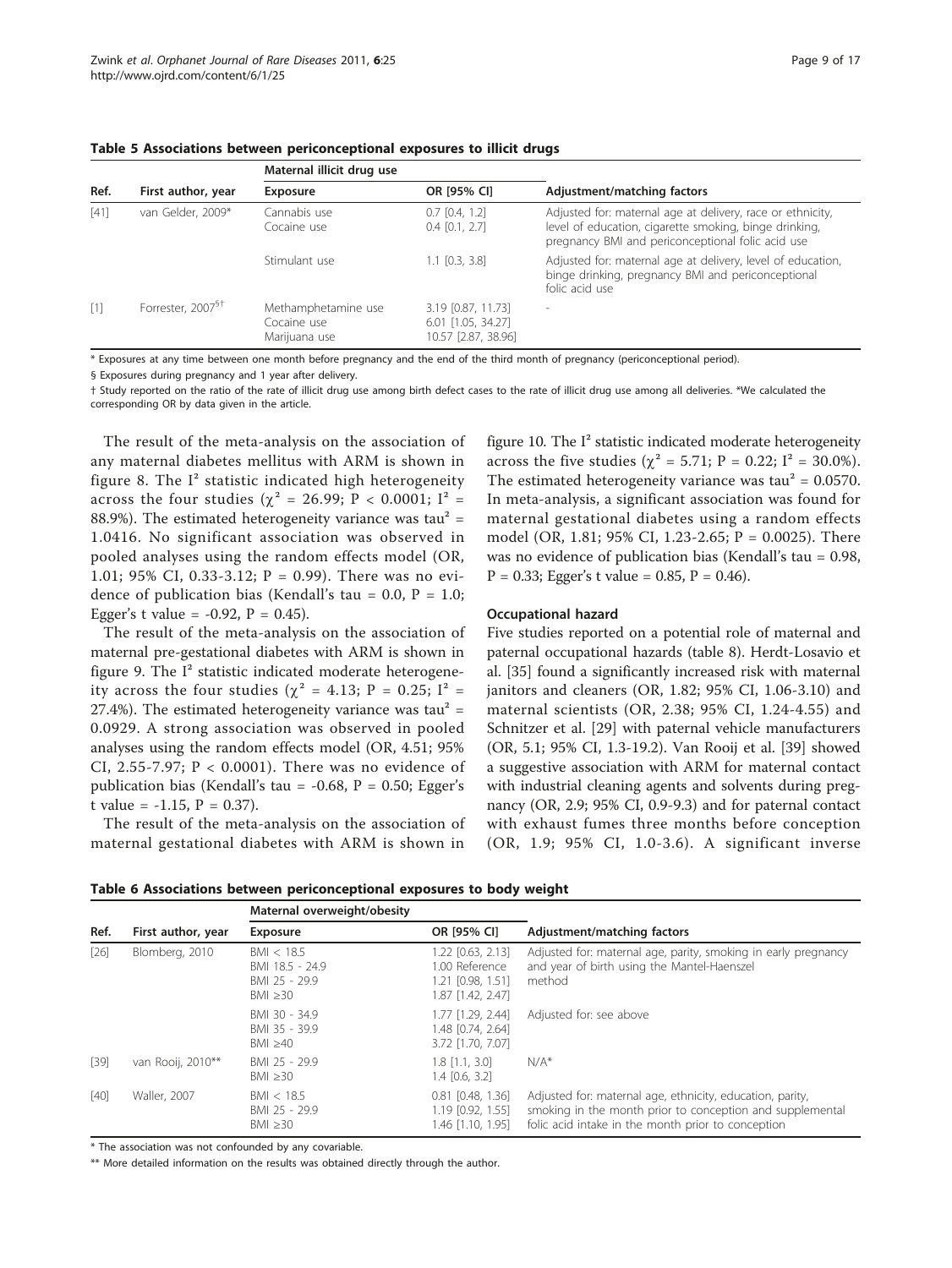|        |                       | Maternal diabetes mellitus                                              |                                                                                                                                                                     |                                   |                                                                                                                                          |  |  |
|--------|-----------------------|-------------------------------------------------------------------------|---------------------------------------------------------------------------------------------------------------------------------------------------------------------|-----------------------------------|------------------------------------------------------------------------------------------------------------------------------------------|--|--|
| Ref.   | First author, year    | <b>Exposure</b>                                                         | OR [95% CI]                                                                                                                                                         | P value                           | Adjustment/matching factors                                                                                                              |  |  |
| $[25]$ | Bánhidy, 2010         | Gestational diabetes                                                    | $2.2$ [0.7, 6.8]                                                                                                                                                    |                                   | Adjusted for: maternal age and employment status, birth<br>order and maternal hypertension                                               |  |  |
| [34]   | Correa, 2008          | Diabetes mellitus**<br>Pre-gestational diabetes<br>Gestational diabetes | 2.15 [1.31, 3.55]<br>4.70 [1.55, 14.26]<br>$1.91$ [1.02, 3.56]                                                                                                      | 0.005<br>$\overline{\phantom{a}}$ | Adjusted for: maternal age, race/ethnicity, entry into prenatal<br>care, BMI, study center and household income                          |  |  |
| $[32]$ | Frías, 2007*          | Diabetes mellitus**<br>Pre-gestational diabetes<br>Gestational diabetes | 1.43 [0.92, 2.25]<br>2.87 [1.20, 6.87]<br>1.18 [0.71, 1.98]                                                                                                         | 0.13<br>0.04<br>0.48              |                                                                                                                                          |  |  |
| [24]   | Aberg, 2001           | Pre-gestational diabetes<br>Gestational diabetes                        | 8.18 [3.86, 17.34]<br>3.29 [1.63, 6.63]                                                                                                                             | < 0.00001<br>0.0008               |                                                                                                                                          |  |  |
| [7]    | Correa, 2003          | Diabetes mellitus                                                       | 4.32 [1.50, 12.47]                                                                                                                                                  | $\overline{\phantom{a}}$          | Adjusted for: infant's period of birth, maternal race, age,<br>education, prenatal cigarette smoking and prenatal alcohol<br>consumption |  |  |
| $[36]$ | Martínez-Frías, 1998  | Gestational diabetes                                                    | 1.51 [0.60, 3.55]<br>1.56 $[0.49, 4.40]$ <sup>1</sup><br>1.27 $[0.20, 5.54]$ <sup>+</sup><br>$1.70$ [0.67, 3.98] <sup>#</sup><br>4.19 $[0.66, 26.74]$ <sup>\$</sup> |                                   |                                                                                                                                          |  |  |
| [38]   | Stoll, 1997           | Diabetes mellitus                                                       | $0.01$ $[0.02, 1.38]$                                                                                                                                               |                                   |                                                                                                                                          |  |  |
| $[43]$ | Martínez-Frías, 1994* | Pre-gestational diabetes                                                | 2.57 [0.69, 9.60]                                                                                                                                                   | 0.19                              |                                                                                                                                          |  |  |

<span id="page-9-0"></span>Table 7 Associations between periconceptional exposures to diabetes mellitus

\* Studies reported on the quotient of congenital anomaly frequencies only (frequency ratio: FR). We calculated the corresponding OR by data given in the articles.

\*\* Studies reported on pre-gestational and gestational diabetes. We calculated the OR for any diabetes mellitus by data given in the articles.

† Restricted to: maternal age (≤ 34 years).

‡ Restricted to: maternal age (≥35 years).

# Restricted to: non-consanguineous parents.

§ Restricted to: insulin treatment.

association with maternal exposure to X-ray examinations was reported in the study by Stoll et al. [[38\]](#page-15-0) (OR, 0.19; 95% CI, 0.09-0.38). Due to the small sample size, confidence intervals were very wide in the studies by Herdt-Losavio et al. [[35](#page-15-0)], Matte et al. [\[28](#page-15-0)], Schnitzer et al. [\[29\]](#page-15-0) and van Rooij et al. [[39](#page-15-0)].

#### **Discussion**

This systematic review and meta-analysis summarized the results of 22 studies on the association between prenatal environmental risk factors and infants born with an anorectal malformation reported between 1981 and June 2010. The majority of the studies were conducted in the United States. Case numbers ranged from 14 ARM cases in the study by Shiono et al. [[33](#page-15-0)] to 564 ARM cases in the study by Honein et al. [\[31\]](#page-15-0). Studies were also heterogeneous with respect to control selection and adjustment for covariates. Meta-analysis was done for risk factors reported on in at least two studies, i.e. maternal and paternal smoking, maternal alcohol consumption, underweight, overweight, obesity, any maternal diabetes mellitus, pre-gestational and gestational diabetes. Consistently increased risks were observed for paternal smoking, maternal overweight, obesity and diabetes, but not for maternal smoking and alcohol consumption.

There is a great discrepancy in the reported results on the associations between maternal illicit drug use and ARM which impede comparability. Closer examination of the studies suggests that different data collection could lead to these different results. In the study by van Gelder et al. [[41](#page-15-0)], mothers were interviewed by telephone by trained interviewers using a standardized questionnaire. Forrester and Merz [[1\]](#page-14-0) used registerbased data from the Hawaii Birth Defects Program where trained staff collected information on cases through review of medical records. Thus, only consumption that had to be severe enough to be recorded in routine medical records was ascertained. It appears conceivable that illicit drug use might have been asked for and recorded more often among mothers of children with malformations than among other mothers. The discrepancy found on the associations between maternal exposures to X-rays may likewise be partly resulting from different exposure definitions. Van Rooij et al. [[39](#page-15-0)] examined the maternal occupational hazard to X-rays during pregnancy whereas Stoll et al. [[38](#page-15-0)] assessed women's own X-ray examinations during pregnancy.

When available, data on ARM infants with isolated anomalies (no additional major defects) were preferred in this review to data on ARM infants with multiple defects. Only six of the 22 reviewed studies looked at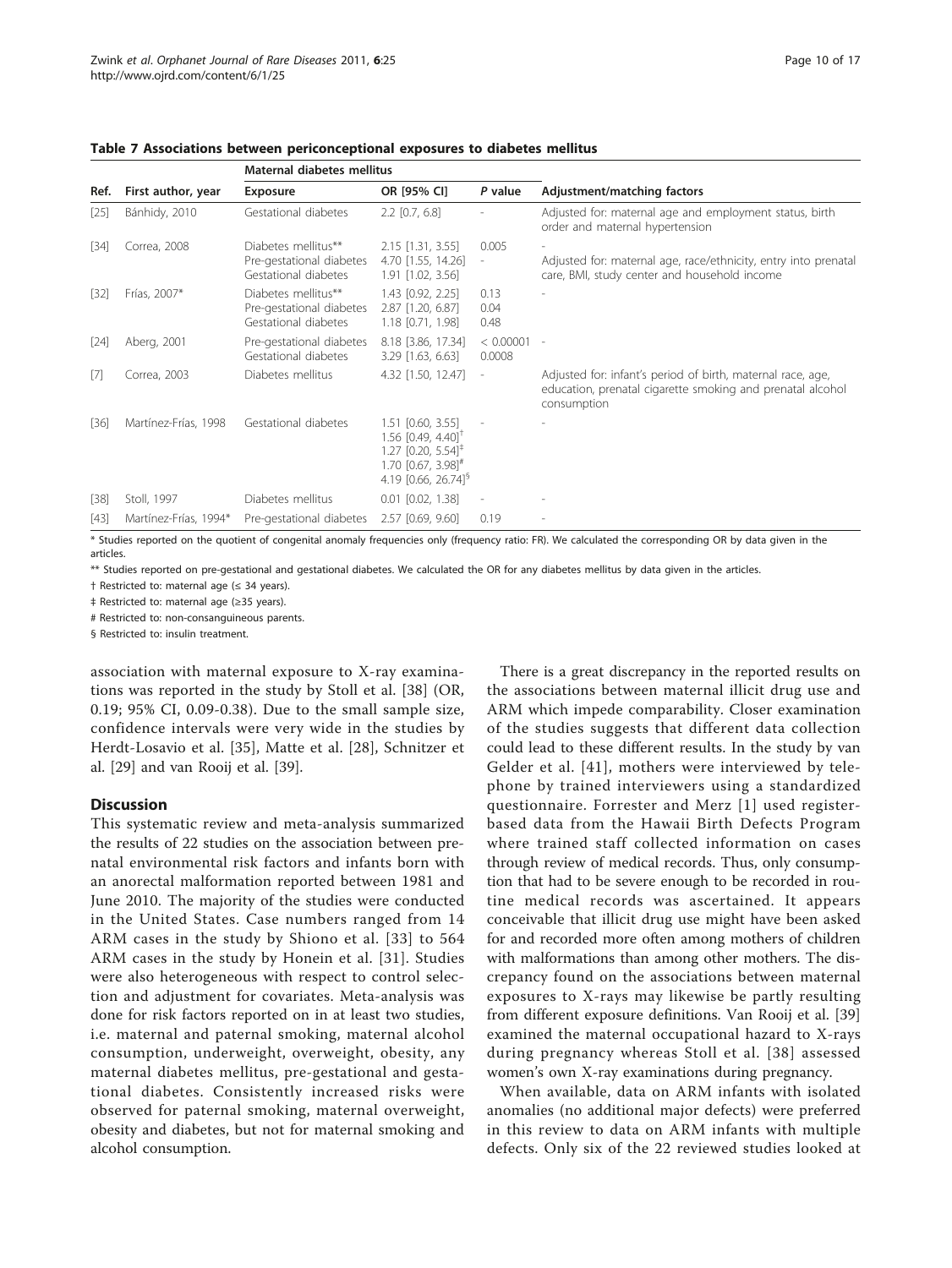|        |                               | Maternal occupational<br>hazard*           |                                                  | Paternal occupational hazard**                         |                                       |                                                                                                                                                                                                                                   |
|--------|-------------------------------|--------------------------------------------|--------------------------------------------------|--------------------------------------------------------|---------------------------------------|-----------------------------------------------------------------------------------------------------------------------------------------------------------------------------------------------------------------------------------|
|        | Ref. First<br>author,<br>year | <b>Exposure</b>                            | OR [95% CI]                                      | Exposure                                               |                                       | OR [95% CI] Adjustment/matching factors                                                                                                                                                                                           |
| [39]   | van Rooij,<br>2010            | Industrial cleaning<br>agents and solvents | $2.9$ [0.9, 9.3]                                 |                                                        |                                       | Adjusted for: family history of ARM and paternal smoking                                                                                                                                                                          |
|        |                               | Cytostatics<br>X-rays                      | $1.5$ [0.3, 6.9]<br>$0.6$ $[0.1, 2.6]$           |                                                        |                                       | Adjusted for: maternal multivitamin use                                                                                                                                                                                           |
|        |                               |                                            |                                                  | Industrial cleaning<br>agents and solvents             | $0.6$ $[0.2, 1.7]$                    | Adjusted for: family history of ARM, maternal BMI before pregnancy,<br>paternal smoking and paternal job exposure to exhaust fumes                                                                                                |
|        |                               |                                            |                                                  | Paint/varnish/adhesives/<br>ink/thinner                | $1.4$ [0.6, 3.7]                      | Adjusted for: family history of ARM                                                                                                                                                                                               |
|        |                               |                                            |                                                  | Welding fumes                                          | $1.3$ [0.5, 3.3]                      | Adjusted for: family history of ARM and paternal job exposure<br>to exhaust fumes                                                                                                                                                 |
|        |                               |                                            |                                                  | Exhaust fumes                                          | $1.9$ [1.0, 3.6]                      |                                                                                                                                                                                                                                   |
| $[35]$ | Herdt-<br>Losavio.<br>2010    | Janitors, cleaners<br>Scientists           | $1.82$ [1.06, 3.10]*** -<br>2.38 [1.24, 4.55]*** |                                                        |                                       | Adjusted for: study centre, folic acid use, maternal age at delivery, maternal<br>pre-pregnancy BMI, maternal race/ethnicity, maternal education,<br>parity, maternal smoking and maternal alcohol use during the first trimester |
| $[38]$ | Stoll, 1997                   | $X$ -rays <sup><math>T</math></sup>        | $0.19$ $[0.09, 0.38]$                            | $\sim$                                                 |                                       |                                                                                                                                                                                                                                   |
| $[29]$ | Schnitzer,<br>1995            |                                            |                                                  | Carpenters,<br>woodworkers                             | $2.4$ [0.7, 8.5]                      | Matched for: race, year and hospital of birth                                                                                                                                                                                     |
|        |                               |                                            |                                                  | Electricians, electrical<br>workers                    | $1.7$ [0.6, 5.0]                      | Matched for: see above                                                                                                                                                                                                            |
|        |                               |                                            |                                                  | Printers<br>Policemen, quards<br>Vehicle manufacturers | $2.9$ [0.8, 10.2]<br>$2.9$ [0.8, 9.9] | Adjusted for: maternal age and education<br>Adjusted for: see above<br>5.1 [1.3, 19.2] Adjusted for: see above                                                                                                                    |

#### <span id="page-10-0"></span>Table 8 Associations between periconceptional exposures to occupational hazard

\* Job exposure during pregnancy.

\*\* Job exposure 3 months before conception.

\*\*\* Job exposure 1 month prior to conception through the end of the third month of pregnancy.

[[28](#page-15-0)] Matte, 1993 Nursing occupations 2.15 [0.83, 5.58] - - -

† Exposure to X-ray examinations.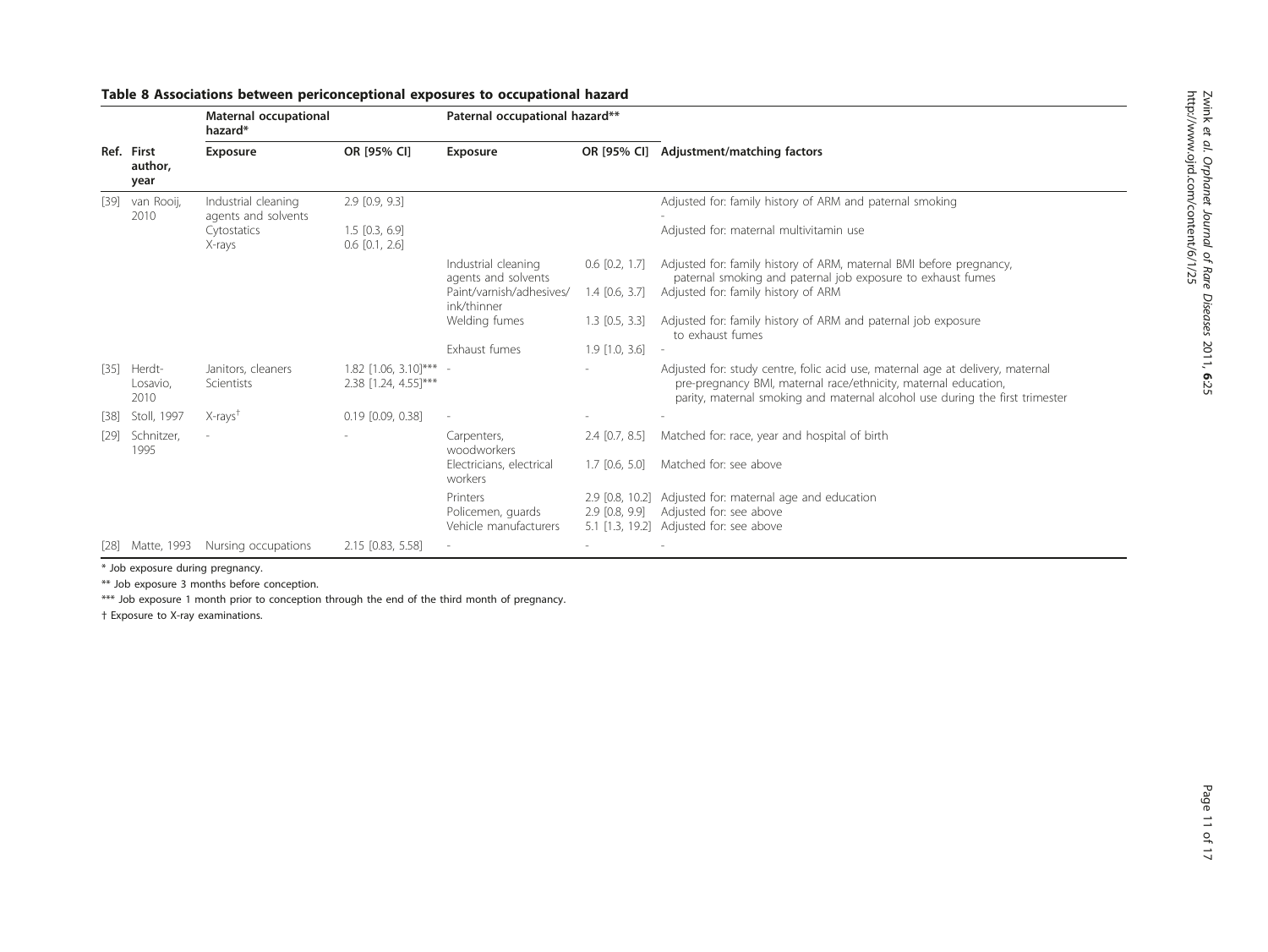<span id="page-11-0"></span>





both groups [[7](#page-14-0),[30,34](#page-15-0),[37](#page-15-0),[38,40](#page-15-0)]. Analyses, however, showed nearly the same results. Furthermore, two studies by Martínez-Frías et al. [\[44](#page-15-0)] and Sharpe et al. [\[45](#page-15-0)] were excluded because they grouped ARM with other congenital malformations (among others intestinal and tracheo-esophageal atresias) which might mix or dilute potential effects in case of diverse etiologies. The excluded studies did not find an association with the examined risk factors. In contrast, although Honein et al. [\[31](#page-15-0)] reported on the examination of "rectal atresia", a very rare subgroup of ARM, we included this study because it appears that the term of "rectal atresia" was used synonymously for ARM, given that the reported sample size, collected within one year, appear too high for rectal atresia and Honein et al. [[31\]](#page-15-0) compared their results with other studies reported on ARM. In general, there is no unique terminology for ARM that is used in the literature. Besides anorectal malformation, terms of anal atresia, anorectal atresia and imperforate anus can be found for this anomaly. Even ARM itself is a mixed group with isolated and associated malformations ranging from lower to higher forms with different genetic background [\[46\]](#page-15-0).

Looking at some other gastro-intestinal malformations, maternal diabetes also seems to be a risk factor for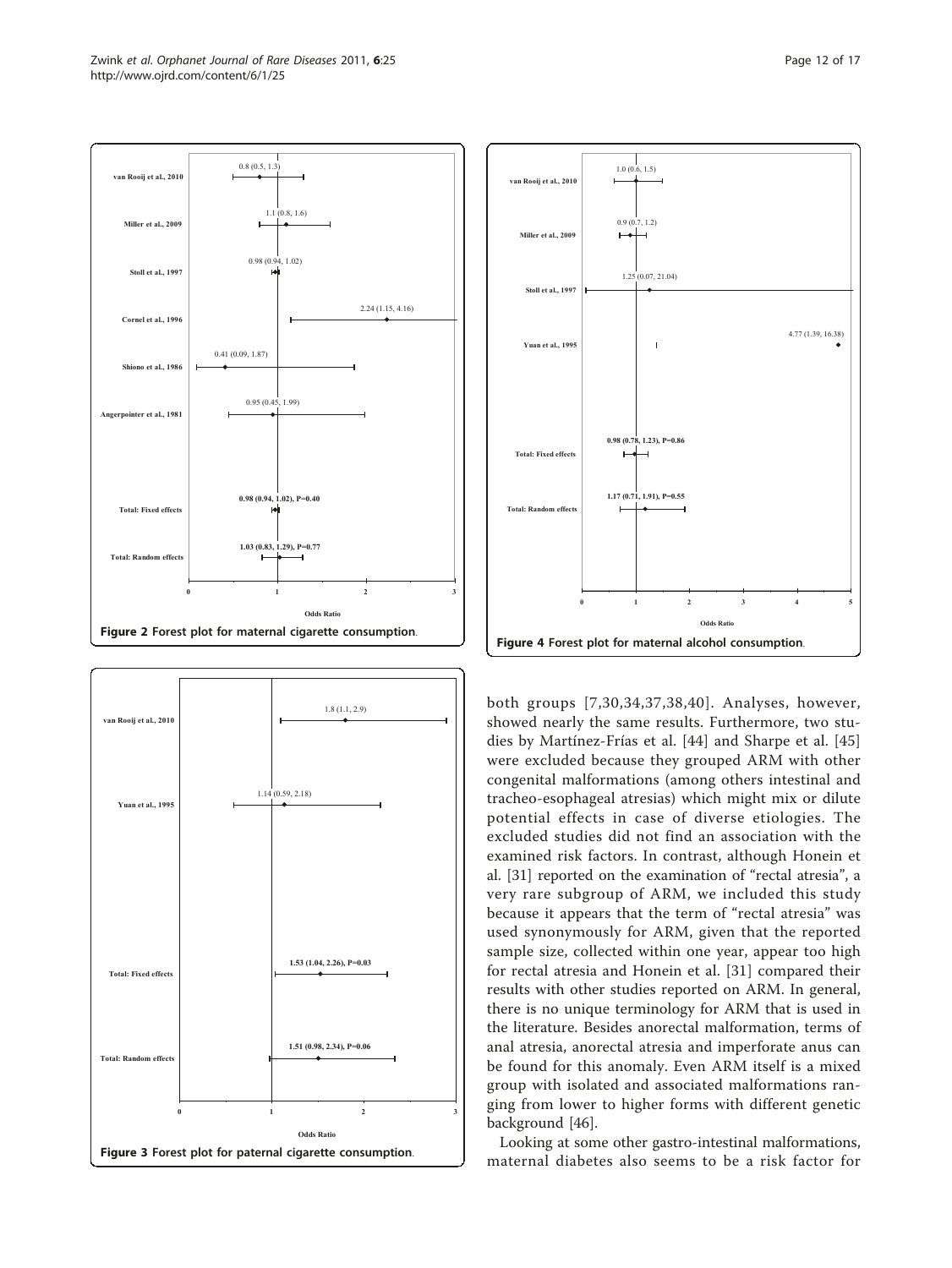<span id="page-12-0"></span>

esophageal atresia [\[25,32](#page-15-0),[34\]](#page-15-0). However, no clear association was found with gastroschisis, omphalocele, smallintestinal atresia and duodenal atresia [[32](#page-15-0),[34,36,43\]](#page-15-0). There is a suggestive association between maternal overweight and omphalocele [[40\]](#page-15-0), but not for the other defects. Maternal obesity also seems to be a risk factor for omphalocele, whereas an inverse association was found for gastroschisis [[47,48\]](#page-15-0). The use of illicit drugs including cocaine, methamphetamines and marijuana during pregnancy was found to be associated with increased risk of gastroschisis [[47](#page-15-0)] and the use of cocaine, amphetamines, decongestants and pseudoephedrine was associated with intestinal atresia [\[49](#page-15-0)-[51\]](#page-15-0). Consistently increased risks for maternal smoking were only observed for pyloric stenosis [[52\]](#page-15-0). For omphalocele and gastroschisis, no consistently increased risks were found regarding alcohol consumption [[47](#page-15-0)].

The significant associations with ARM and some other gastro-intestinal malformations show that the rise in maternal overweight and obesity, as well as diabetes during the last decades are of relevance for these birth defects. For example, the prevalence of overweight (obesity) in adult females from the Netherlands increased from 30% (6%) in 1981 to 42% (12%) in 2004 [[53](#page-15-0)]. In



girls, overweight (obesity) prevalence doubled or even tripled from 1980 to 1997 and again from 1997 to 2002-2004. The same trend was observed in the United States where 17.9% of all school-age girls were overweighed (11.7% obese) in 1999-2000 and 22.3% were overweighed (13.6% obese) in 2003-2004 [[54](#page-15-0)]. During the same time, the number of women with diabetes was also increasing. The worldwide prevalence of type 1 and type 2 diabetes in women has doubled since the 1980s [[55,56](#page-15-0)]. The overall prevalence was estimated to be 2.2% worldwide in 1995 and is expected to be 2.8% in 2025 with a higher proportion in the developed countries than in the developing countries (3.6% vs. 1.7% in 1995; 4.5% vs. 2.5% in 2025) [[57\]](#page-15-0). Previous studies underline the need of substantial efforts to limit the obesity epidemic, which is also the main cause of the growing prevalence of diabetes among women in childbearing age [[58,59\]](#page-15-0). Besides many other beneficial health effects, such efforts could substantially reduce the risk of ARM and other birth defects in the offspring. Although associations of maternal smoking and alcohol consumption with ARM do not seem to be established based on existing evidence, the adverse health effects of these habits on the embryonic development underline the importance of avoiding them throughout pregnancies and beyond.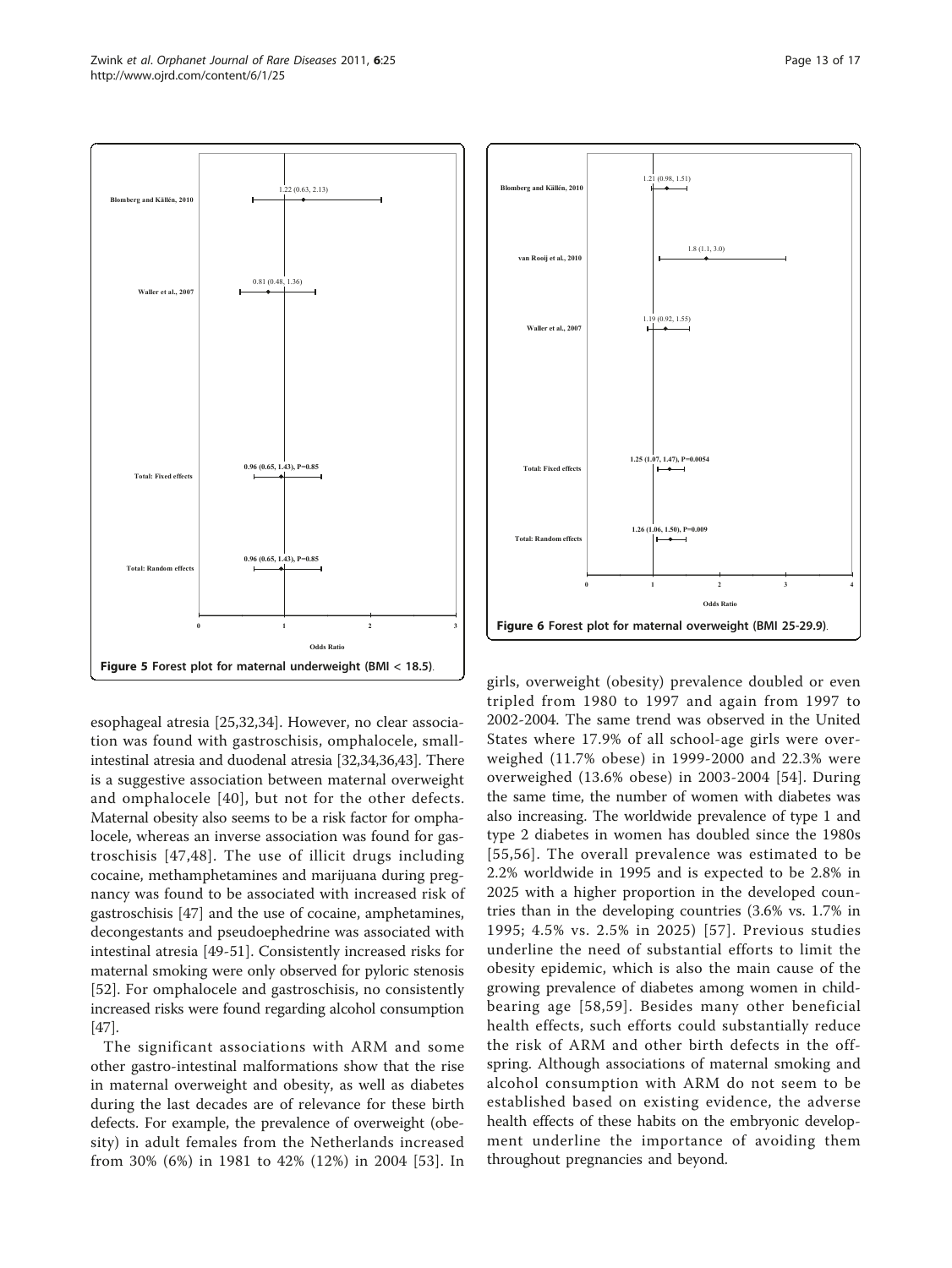<span id="page-13-0"></span>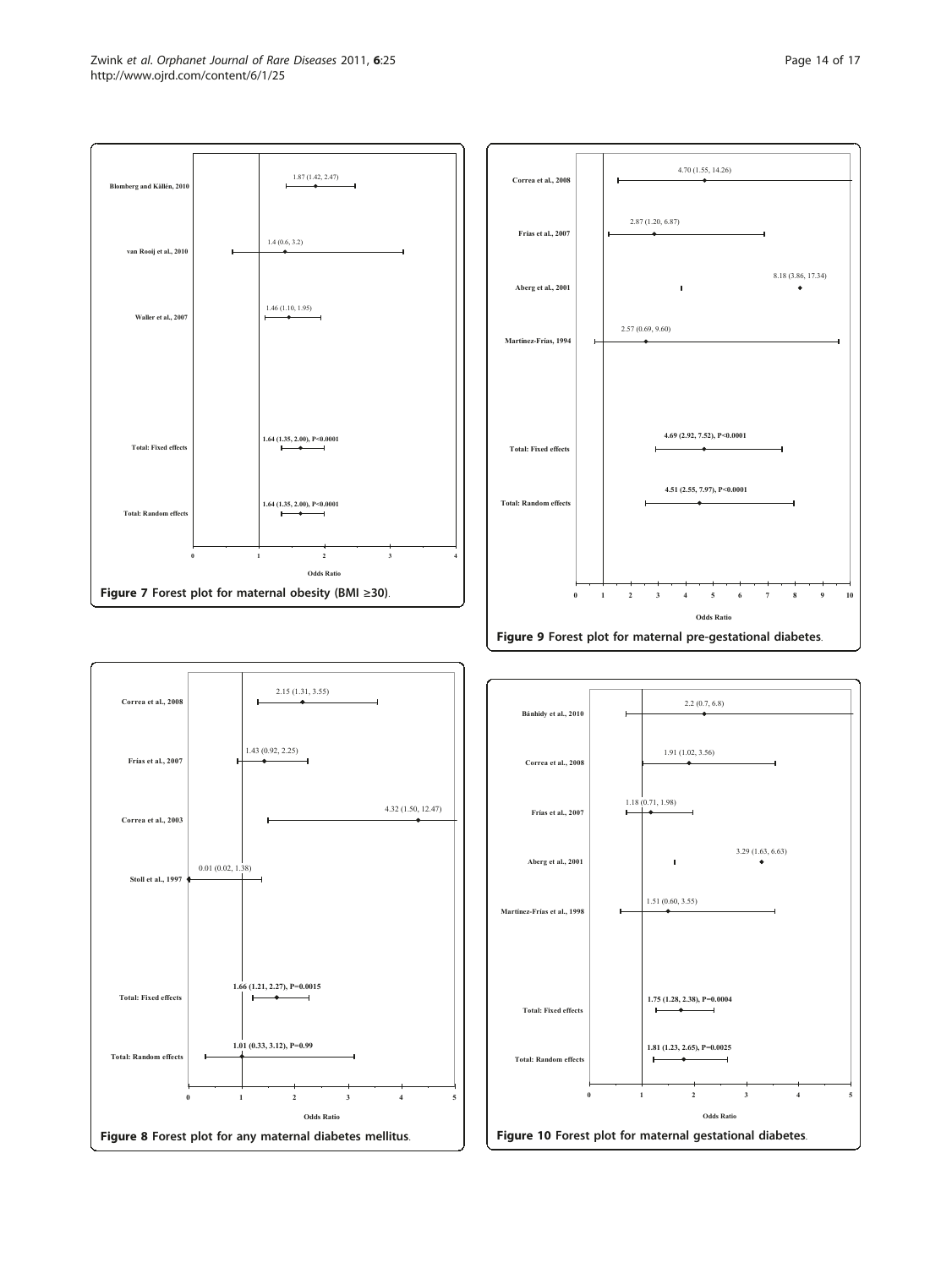<span id="page-14-0"></span>Our review has a number of limitations mostly resulting from the overall scarcity of published evidence. First, our meta-analysis was limited by the data provided in the individual studies. Not all studies provided risk estimates adjusted for potentially influential confounders, such as maternal age, ethnicity, education, parity, periconceptional smoking and folic acid intake [[40\]](#page-15-0) or maternal age, race/ethnicity, education, smoking, binge drinking, pregnancy BMI and periconceptional folic acid use [[41\]](#page-15-0). Analyses of diabetes were only adjusted for BMI in the study by Correa et al. [\[34](#page-15-0)], known as potential influential confounder. Due to the small number of studies, we decided to pool adjusted and crude values for meta-analyses. Second, some studies used affected (malformed) control groups. Other studies used mixed controls of live-born malformed and healthy babies. A potential advantage of using malformed controls is potential reduction of response bias or recall bias that may occur when a non-malformed control group is used. On the other hand, observed associations may be biased if the risk factors of interest are also associated with the malformations of controls. Third, most sample sizes were small, so the power to detect associations was low. Fourth, despite the lack of indication of major publication bias, it is impossible to be ruled out completely, especially in the light of the low number of studies. Finally, although we searched in four databases (PubMed, EMBASE, ISI Web of Knowledge and the Cochrane library) and completed our search by reviewing related and cross-referencing literature, existence of relevant missing studies cannot be excluded.

To our knowledge, our article is the first systematic review and meta-analysis that provides an overview of the few available studies that reported on the association between prenatal environmental risk factors of the parents and ARM. Adequate evidence is still very limited. Therefore, further multicenter or register-based studies are needed to clarify the role of key risk factors for the development of ARM. One example is the recent establishment of the German Network for Congenital Uro-REctal Malformations (CURE-Net). The aim of this consortium is to collect data of affected newborns as well as of older patients with an anorectal malformation (ARM) or an exstrophy-epispadias complex (EEC) that allow to investigate molecular causes, clinical implications and psychosocial outcomes. For a standardized description of diagnostic subgroups, international classifications are used (Krickenbeck for ARM [[60\]](#page-15-0) and Gearhart & Jeffs for EEC [[61](#page-16-0)]). Associated malformations are collected with means of the London Dysmorphology Database [[62\]](#page-16-0) and environmental risk factors according to the core dataset of surveillance of congenital anomalies in Europe (EUROCAT) [[63\]](#page-16-0). Nationwide data acquisition should enable to achieve a sample size that is large enough to clarify the role of key risk factors for the development for ARM and EEC in general but also for each subgroup separately. Furthermore, activities are ongoing aiming to expand such a register on an international level. The recently established International Consortium on Anorectal Malformations (ARM-Net), a European collaboration between France, Italy, Germany and the Netherlands, aims to identify genetic and environmental risk factors by data sharing and combined research activities [\[64](#page-16-0)]. Both consortia offer the unique opportunity to establish a basis for future research to overcome current scarcity of evidence in the field of ARM, especially from populations outside the United States.

#### Acknowledgements

NZ and EJ are members of the "Network for Systematic Investigation of the Molecular Causes, Clinical Implications and Psychosocial Outcome of Congenital Uro-Rectal Malformations (CURE-Net)" supported by a research grant (01GM08107) from the German Federal Ministry of Education and Research (Bundesministerium für Bildung und Forschung, BMBF): [http://](http://www.cure-net.de) [www.cure-net.de.](http://www.cure-net.de)

#### Authors' contributions

Conception and design was done by HB. Literature review, data extraction and statistical analysis were carried out by NZ and EJ. Drafting of the article was done by NZ. Revision of the article was done by NZ, EJ and HB. All authors read and approved the final manuscript.

#### Competing interests

The authors declare that they have no competing interests.

#### Received: 24 January 2011 Accepted: 17 May 2011 Published: 17 May 2011

#### References

- 1. Forrester MB, Merz RD: [Risk of Selected Birth Defects with Prenatal Illicit](http://www.ncbi.nlm.nih.gov/pubmed/17162495?dopt=Abstract) [Drug Use, Hawaii, 1986-2002.](http://www.ncbi.nlm.nih.gov/pubmed/17162495?dopt=Abstract) J Toxicol Environ Health A 2007, 70:7-18.
- 2. International Clearinghouse Birth Defects Surveillance and Research. [<http://www.icbdsr.org/>].
- 3. Jenetzky E: [Prevalence estimation of anorectal malformations using](http://www.ncbi.nlm.nih.gov/pubmed/17929037?dopt=Abstract) [German diagnosis related groups system.](http://www.ncbi.nlm.nih.gov/pubmed/17929037?dopt=Abstract) Pediatr Surg Int 2007, 23:1161-5.
- 4. Cho S, Moore SP, Fangman T: [One Hundred Three Consecutive Patients](http://www.ncbi.nlm.nih.gov/pubmed/11343503?dopt=Abstract) [With Anorectal Malformations and Their Associated Anomalies.](http://www.ncbi.nlm.nih.gov/pubmed/11343503?dopt=Abstract) Arch Pediatr Adolesc Med 2001, 155:587-91.
- 5. Cuschieri A, EUROCAT Working Group: [Descriptive Epidemiology of](http://www.ncbi.nlm.nih.gov/pubmed/11745992?dopt=Abstract) [Isolated Anal Anomalies: A Survey of 4.6 Million Birth in Europe.](http://www.ncbi.nlm.nih.gov/pubmed/11745992?dopt=Abstract) Am J Med Genet 2001, 103:207-15.
- 6. Cuschieri A, EUROCAT Working Group: [Anorectal anomalies associated](http://www.ncbi.nlm.nih.gov/pubmed/12116249?dopt=Abstract) [with or as part of other anomalies.](http://www.ncbi.nlm.nih.gov/pubmed/12116249?dopt=Abstract) Am J Med Genet 2002, 110:122-30.
- 7. Correa A, Botto L, Liu Y, Mulinare J, Erickson JD: [Do multivitamin](http://www.ncbi.nlm.nih.gov/pubmed/12728128?dopt=Abstract) [supplements attenuate the risk for diabetes-associated birth defects?](http://www.ncbi.nlm.nih.gov/pubmed/12728128?dopt=Abstract) Pediatrics 2003, 111:1146-51.
- 8. Leck I, Lancashire RJ: [Birth prevalence of malformations in members of](http://www.ncbi.nlm.nih.gov/pubmed/7798046?dopt=Abstract) [different ethnic groups and in the offspring of matings between them,](http://www.ncbi.nlm.nih.gov/pubmed/7798046?dopt=Abstract) [in Birmingham, England.](http://www.ncbi.nlm.nih.gov/pubmed/7798046?dopt=Abstract) J Epidemiol Community Health 1995, 49:171-9.
- 9. Louw JH: Congenital abnormalities of the rectum and anus. Curr Probl Surg 1965, 2:1-64.
- 10. Moore SW, Alexander A, Sidler D, Alves J, Hadley GP, Numanoglu A, Banieghbal B, Chitnis M, Birabwa-Male D, Mbuwayesango B, Hesse A, Lakhoo K: [The spectrum of anorectal malformations in Africa.](http://www.ncbi.nlm.nih.gov/pubmed/18386020?dopt=Abstract) Pediatr Surg Int 2008, 24:677-83.
- 11. Murphy F, Puri P, Hutson JM, Holschneider AM: Incidence and frequency of different types and classification of Anorectal malformations. In Anorectal Malformations in Children: Embryology, Diagnosis, Surgical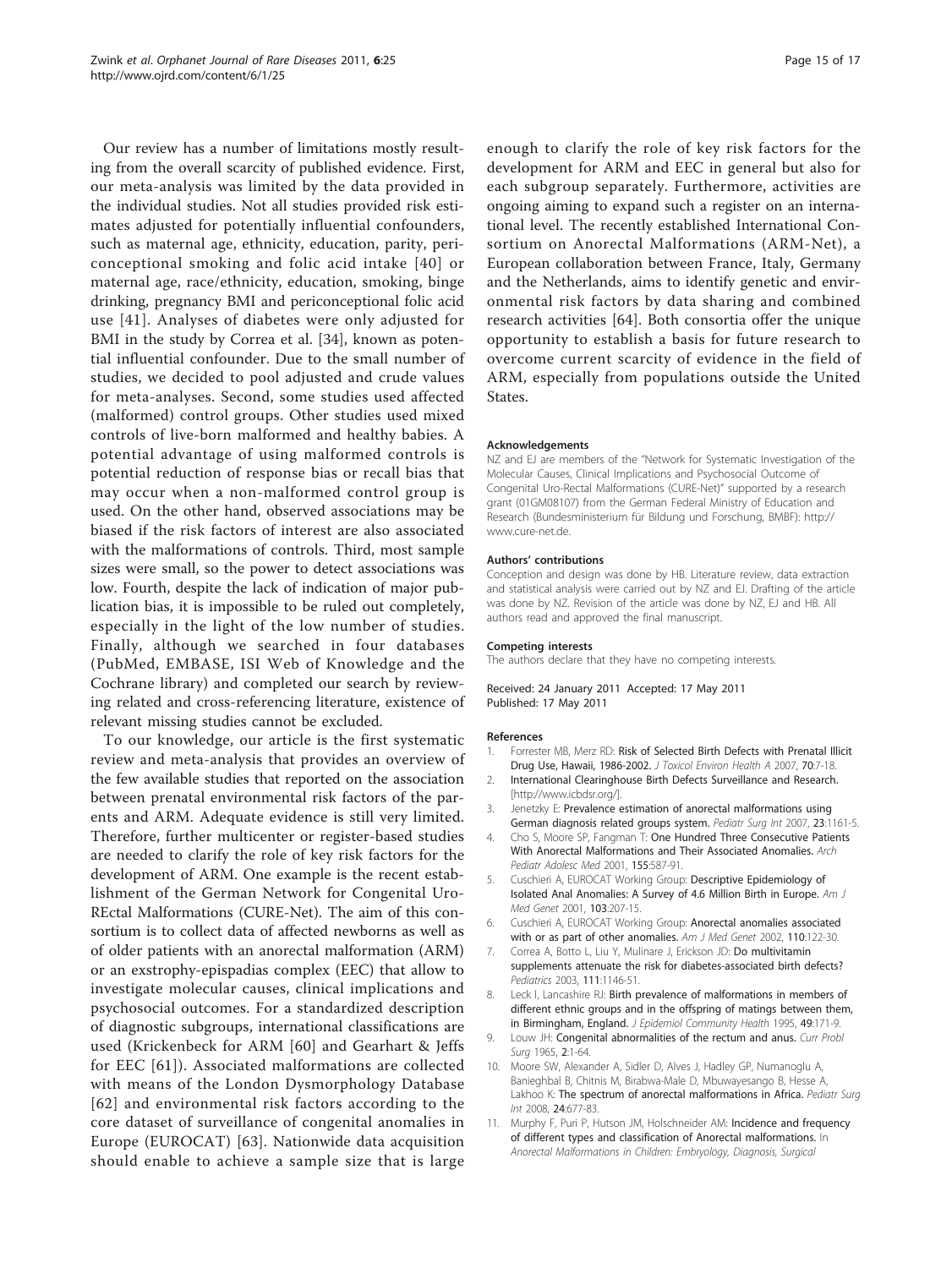<span id="page-15-0"></span>Treatment, Follow-up.. 1 edition. Edited by: Holschneider AM, Hutson JM. Berlin, Heidelberg, New York: Springer; 2006:163-184.

- 12. Stephens FD, Smith ED, Paul NW: [Anorectal malformations in children:](http://www.ncbi.nlm.nih.gov/pubmed/3248222?dopt=Abstract) [Update 1988.](http://www.ncbi.nlm.nih.gov/pubmed/3248222?dopt=Abstract) Birth Defects Orig Artic Ser 1988, 24:1-604.
- 13. Fitzgerald MJT, Fitzgerald M: Human Embryology: A Human Approach. Philadelphia: Bailliere Tindall; 1994.
- 14. Froster UG, Wallner SJ, Reusche E, Schwinger E, Rehder H: [VACTERL with](http://www.ncbi.nlm.nih.gov/pubmed/8882398?dopt=Abstract) [hydrocephalus and branchial arch defects: prenatal, clinical, and autopsy](http://www.ncbi.nlm.nih.gov/pubmed/8882398?dopt=Abstract) [findings in two brothers.](http://www.ncbi.nlm.nih.gov/pubmed/8882398?dopt=Abstract) Am J Med Genet 1996, 62:169-72.
- 15. Hutson JM, v Putte SCJ, Penington E, Kluth D, Fiegel H: The Embryology of Anorectal Malformations. In Anorectal Malformations in Children: Embryology, Diagnosis, Surgical Treatment, Follow-up.. 1 edition. Edited by: Holschneider AM, Hutson JM. Berlin, Heidelberg, New York: Springer; 2006:49-63.
- 16. Kluth D, Hillen M, Lambrecht W: [The principles of normal and abnormal](http://www.ncbi.nlm.nih.gov/pubmed/7472968?dopt=Abstract) [hindgut development.](http://www.ncbi.nlm.nih.gov/pubmed/7472968?dopt=Abstract) J Pediatr Surg 1995, 30:1143-7.
- 17. Martínez-Frías ML, Frías JL, Opitz JM: [Errors of morphogenesis and](http://www.ncbi.nlm.nih.gov/pubmed/9545092?dopt=Abstract) [developmental field theory.](http://www.ncbi.nlm.nih.gov/pubmed/9545092?dopt=Abstract) Am J Med Genet 1998, 76:291-6.
- 18. Nievelstein RAJ, Van der Werff JFA, Verbeek FJ, Valk J, Vermeij-Keers C: [Normal and Abnormal Embryonic Development of the Anorektum in](http://www.ncbi.nlm.nih.gov/pubmed/9562679?dopt=Abstract) [Human Embryos.](http://www.ncbi.nlm.nih.gov/pubmed/9562679?dopt=Abstract) Teratology 1998, 57:70-78.
- 19. Higgens JP, Simon GT: [Quantifying heterogeneity in a meta-analysis.](http://www.ncbi.nlm.nih.gov/pubmed/12111919?dopt=Abstract) Stat Med 2002 21:1539-58.
- 20. Higgins JP, Thompson SG, Deeks JJ, Altman DG: [Measuring inconsistency](http://www.ncbi.nlm.nih.gov/pubmed/12958120?dopt=Abstract) [in meta-analyses.](http://www.ncbi.nlm.nih.gov/pubmed/12958120?dopt=Abstract) BMJ 2003, 327:557-60.
- 21. Ioannidis JP, Patsopoulos NA, Evangelou E: [Uncertainty in heterogeneity](http://www.ncbi.nlm.nih.gov/pubmed/17974687?dopt=Abstract) [estimated in meta- analyses.](http://www.ncbi.nlm.nih.gov/pubmed/17974687?dopt=Abstract) BMJ 2007, 335:914-6.
- 22. Begg CB, Mazumdar M: [Operating characteristics of a rank correlation](http://www.ncbi.nlm.nih.gov/pubmed/7786990?dopt=Abstract) [test for publication bias.](http://www.ncbi.nlm.nih.gov/pubmed/7786990?dopt=Abstract) Biometrics 1994, 50:1088-1101.
- 23. Egger M, Davey Smith G, Schneider M, Minder C: [Bias in meta-analysis](http://www.ncbi.nlm.nih.gov/pubmed/9310563?dopt=Abstract) [detected by a simple, graphical test.](http://www.ncbi.nlm.nih.gov/pubmed/9310563?dopt=Abstract) BMJ 1997, 315:629-634.
- 24. Aberg A, Westbom L, Källén B: [Congenital malformations among infants](http://www.ncbi.nlm.nih.gov/pubmed/11223271?dopt=Abstract) [whose mothers had gestational diabetes or preexisting diabetes.](http://www.ncbi.nlm.nih.gov/pubmed/11223271?dopt=Abstract) Early Hum Dev 2001, 61:85-95.
- 25. Bánhidy F, Acs N, Puhó EH, Czeizel AE: Congenital abnormalities in the offspring of pregnant women with type 1, type 2 and gestational diabetes mellitus: a population-based case-control study. Congenit Anom (Kyoto) 2010, 50:115-21.
- 26. Blomberg MI, Källén B: [Maternal Obesity and Morbid Obesity: the Risk for](http://www.ncbi.nlm.nih.gov/pubmed/19711433?dopt=Abstract) [Birth Defects in the Offspring.](http://www.ncbi.nlm.nih.gov/pubmed/19711433?dopt=Abstract) Birth Defects Res A Clin Mol Teratol 2010, 88:35-40.
- 27. Cornel MC, Erickson JD, Khoury MJ, James LM, Liu Y: Population-based birth-defect and risk factor surveillance: data from the Northern Netherlands. Int J Risk Safety Med 1996, 8:197-209.
- 28. Matte TD, Mulinare J, Erickson JD: [Case-Control Study of Congenital](http://www.ncbi.nlm.nih.gov/pubmed/8352290?dopt=Abstract) [Defects and Parental Employment in Health Care.](http://www.ncbi.nlm.nih.gov/pubmed/8352290?dopt=Abstract) Am J Ind Med 1993, 24:11-23.
- 29. Schnitzer PG, Olshan AF, Erickson JD: [Paternal occupation and risk of birth](http://www.ncbi.nlm.nih.gov/pubmed/8589087?dopt=Abstract) [defects in offspring.](http://www.ncbi.nlm.nih.gov/pubmed/8589087?dopt=Abstract) Epidemiology 1995, 6:577-83.
- 30. Yuan P, Okazaki I, Kuroki Y: [Anal atresia: effect of smoking and drinking](http://www.ncbi.nlm.nih.gov/pubmed/8851766?dopt=Abstract) [habits during pregnancy.](http://www.ncbi.nlm.nih.gov/pubmed/8851766?dopt=Abstract) Jpn J Hum Genet 1995, 40:327-32.
- 31. Honein MA, Paulozzi LJ, Watkins ML: [Maternal smoking and birth defects:](http://www.ncbi.nlm.nih.gov/pubmed/12037261?dopt=Abstract) [validity of birth certificate data for effect estimation.](http://www.ncbi.nlm.nih.gov/pubmed/12037261?dopt=Abstract) Public Health Rep 2001, 116:327-35.
- 32. Frías JL, Frías JP, Frías PA, Martínez-Frías ML: [Infrequently Studied](http://www.ncbi.nlm.nih.gov/pubmed/18000913?dopt=Abstract) [Congenital Anomalies as Clues to the Diagnosis of Maternal Diabetes](http://www.ncbi.nlm.nih.gov/pubmed/18000913?dopt=Abstract) [Mellitus.](http://www.ncbi.nlm.nih.gov/pubmed/18000913?dopt=Abstract) Am J Med Genet A 2007, 143A:2904-9.
- 33. Shiono PH, Klebanoff MA, Berendes HW: [Congenital Malformations and](http://www.ncbi.nlm.nih.gov/pubmed/3764779?dopt=Abstract) [Maternal Smoking During Pregnancy.](http://www.ncbi.nlm.nih.gov/pubmed/3764779?dopt=Abstract) Teratology 1986, 34:65-71.
- 34. Correa A, Gilboa SM, Besser LM, Botto LD, Moore CA, Hobbs CA, Cleves MA, Riehle-Colarusso TJ, Waller DK, Reece EA: [Diabetes mellitus and birth](http://www.ncbi.nlm.nih.gov/pubmed/19084104?dopt=Abstract) [defects.](http://www.ncbi.nlm.nih.gov/pubmed/19084104?dopt=Abstract) Am J Obstet Gynecol 2008, 199(237):e1-237-e9.
- 35. Herdt-Losavio ML, Lin S, Chapman BR, Hooiveld M, Olshan A, Liu X, DePersis RD, Zhu J, Druschel CM: [Maternal occupation and the risk of](http://www.ncbi.nlm.nih.gov/pubmed/20029025?dopt=Abstract) [birth defects: an overview from the National Birth Defects Prevention](http://www.ncbi.nlm.nih.gov/pubmed/20029025?dopt=Abstract) [Study.](http://www.ncbi.nlm.nih.gov/pubmed/20029025?dopt=Abstract) Occup Environ Med 2010, 67:58-66.
- 36. Martínez-Frías ML, Bermejo E, Rodríguez-Pinilla E, Prieto L, Frías JL: [Epidemiological Analysis of Outcomes of Pregnancy in Gestational](http://www.ncbi.nlm.nih.gov/pubmed/9674904?dopt=Abstract) [Diabetic Mothers.](http://www.ncbi.nlm.nih.gov/pubmed/9674904?dopt=Abstract) Am J Med Genet 1998, 78:140-5.
- 37. Miller EA, Manning SE, Rasmussen SA, Reefhuis J, Honein MA: [Maternal](http://www.ncbi.nlm.nih.gov/pubmed/19228309?dopt=Abstract) [exposure to tobacco smoke, alcohol and caffeine, and risk of anorectal](http://www.ncbi.nlm.nih.gov/pubmed/19228309?dopt=Abstract)

[atresia: National Birth Defects Prevention Study 1997-2003.](http://www.ncbi.nlm.nih.gov/pubmed/19228309?dopt=Abstract) Paediatr Perinat Epidemiol 2009, 23:9-17.

- 38. Stoll C, Alembik Y, Roth MP, Dott B: [Risk factors in congenital anal](http://www.ncbi.nlm.nih.gov/pubmed/9526612?dopt=Abstract) [atresias.](http://www.ncbi.nlm.nih.gov/pubmed/9526612?dopt=Abstract) Ann Genet 1997, 40:197-204.
- 39. van Rooij IA, Wijers CH, Rieu PN, Hendriks HS, Brouwers MM, Knoers NV, de Blaauw I, Roeleveld N: [Maternal and Paternal Risk Factors for Anorectal](http://www.ncbi.nlm.nih.gov/pubmed/20073076?dopt=Abstract) [Malformations: A Dutch Case-Control Study.](http://www.ncbi.nlm.nih.gov/pubmed/20073076?dopt=Abstract) Birth Defects Res A Clin Mol Teratol 2010, 88:152-8.
- 40. Waller DK, Shaw GM, Rasmussen SA, Hobbs CA, Canfield MA, Siega-Riz AM, Gallaway MS, Correa A, National Birth Defects Prevention Study: [Prepregnancy Obesity as a Risk Factor for Structural Birth Defects.](http://www.ncbi.nlm.nih.gov/pubmed/17679655?dopt=Abstract) Arch Pediatr Adolesc Med 2007, 161:745-50.
- 41. van Gelder MM, Reefhuis J, Caton AR, Werler MM, Druschel CM, Roeleveld N, National Birth Defects Prevention Study: [Maternal](http://www.ncbi.nlm.nih.gov/pubmed/19057385?dopt=Abstract) [Periconceptional Illicit Drug Use and the Risk of Congenital](http://www.ncbi.nlm.nih.gov/pubmed/19057385?dopt=Abstract) [Malformations.](http://www.ncbi.nlm.nih.gov/pubmed/19057385?dopt=Abstract) Epidemiology 2009, 20:60-6.
- 42. Angerpointer T, Radtke W, Murken JD: [Catamnestic investigations in](http://www.ncbi.nlm.nih.gov/pubmed/6456621?dopt=Abstract) [children with malformations of the gastrointestinal tract and the](http://www.ncbi.nlm.nih.gov/pubmed/6456621?dopt=Abstract) [abdominal wall.](http://www.ncbi.nlm.nih.gov/pubmed/6456621?dopt=Abstract) Z Kinderchir 1981, 32:129-44.
- 43. Martínez-Frías ML: [Epidemiological Analysis of Outcomes of Pregnancy in](http://www.ncbi.nlm.nih.gov/pubmed/8092185?dopt=Abstract) [Diabetic Mothers: Identification of the Most Characteristic and Most](http://www.ncbi.nlm.nih.gov/pubmed/8092185?dopt=Abstract) [Frequent Congenital Anomalies.](http://www.ncbi.nlm.nih.gov/pubmed/8092185?dopt=Abstract) Am J Med Genet 1994, 51:108-13.
- 44. Martínez-Frías ML, Bermejo E, Rodríguez-Pinilla E, Frías JL: Risk for Congenital Anomalies Associated with Different Sporadic and Daily Doses of Alcohol Consumption during Pregnancy: A Case-Control Study. Birth Defects Res A Clin Teratol 2004, 70:194-200.
- 45. Sharpe PB, Chan A, Haan EA, Hiller JE: [Maternal Diabetes and Congenital](http://www.ncbi.nlm.nih.gov/pubmed/16007590?dopt=Abstract) [Anomalies in South Australia 1986-2000: A Population-Based Cohort](http://www.ncbi.nlm.nih.gov/pubmed/16007590?dopt=Abstract) [Study.](http://www.ncbi.nlm.nih.gov/pubmed/16007590?dopt=Abstract) Birth Defects Res A Clin Mol Teratol 2005, 73:605-11.
- 46. Falcone RA Jr, Levitt MA, Peña A, Mates M: [Increased heritability of certain](http://www.ncbi.nlm.nih.gov/pubmed/17208552?dopt=Abstract) [types of anorectal malformations.](http://www.ncbi.nlm.nih.gov/pubmed/17208552?dopt=Abstract) J Pediatr Surg 2007, 42:124-8.
- Frolov P, Alali J, Klein MD: [Clinical risk factors for gastroschisis and](http://www.ncbi.nlm.nih.gov/pubmed/20809116?dopt=Abstract) [omphalocele in humans: a review of the literature.](http://www.ncbi.nlm.nih.gov/pubmed/20809116?dopt=Abstract) Pediatr Surg Int 2010, 26:1135-48.
- 48. Stothard KJ, Tennant PW, Bell R, Rankin J: [Maternal overweight and](http://www.ncbi.nlm.nih.gov/pubmed/19211471?dopt=Abstract) [obesity and the risk of congenital anomalies: a systematic review and](http://www.ncbi.nlm.nih.gov/pubmed/19211471?dopt=Abstract) [meta-analysis.](http://www.ncbi.nlm.nih.gov/pubmed/19211471?dopt=Abstract) JAMA 2009, 301:636-50.
- 49. Hoyme HE, Jones KL, Dixon SD, Jewett T, Hanson JW, Robinson LK, Msall ME, Allanson JE: [Prenatal cocaine exposure and fetal vascular](http://www.ncbi.nlm.nih.gov/pubmed/2330234?dopt=Abstract) [disruption.](http://www.ncbi.nlm.nih.gov/pubmed/2330234?dopt=Abstract) Pediatrics 1990, 85:743-7.
- 50. Werler MM, Sheehan JE, Mitchell AA: [Association of vasoconstrictive](http://www.ncbi.nlm.nih.gov/pubmed/12859037?dopt=Abstract) [exposures with risks of gastroschisis and small intestinal atresia.](http://www.ncbi.nlm.nih.gov/pubmed/12859037?dopt=Abstract) Epidemiology 2003, 14:349-54.
- 51. Werler MM, Sheehan JE, Mitchell AA: [Maternal medication use and risks of](http://www.ncbi.nlm.nih.gov/pubmed/11772781?dopt=Abstract) [gastroschisis and small intestinal atresia.](http://www.ncbi.nlm.nih.gov/pubmed/11772781?dopt=Abstract) Am J Epidemiol 2002, 155:26-31.
- 52. Sørensen HT, Nørgård B, Pedersen L, Larsen H, Johnsen SP: [Maternal](http://www.ncbi.nlm.nih.gov/pubmed/12411361?dopt=Abstract) [smoking and risk of hypertrophic infantile pyloric stenosis: 10 year](http://www.ncbi.nlm.nih.gov/pubmed/12411361?dopt=Abstract) [population based cohort study.](http://www.ncbi.nlm.nih.gov/pubmed/12411361?dopt=Abstract) BMJ 2002, 325:1011-2.
- Schokker DF, Visscher TL, Nooyens AC, van Baak MA, Seidell JC: Prevalence of overweight and obesity in the Netherlands. Obes Rev 2006, 8:101-8.
- 54. Lobstein T, Jackson-Leach R: Child overweight and obesity in the USA: prevalence rates according to IOTF definitions. Int Pediatr Obes 2007, 2:62-4.
- 55. Lusignan S, Sismanidis C, Carey IM, DeWilde S, Richards N, Cook DG: [Trends](http://www.ncbi.nlm.nih.gov/pubmed/15784133?dopt=Abstract) [in the prevalence and management of diagnosed type 2 diabetes 1994-](http://www.ncbi.nlm.nih.gov/pubmed/15784133?dopt=Abstract) [2001 in England and Wales.](http://www.ncbi.nlm.nih.gov/pubmed/15784133?dopt=Abstract) BMC Fam Pract 2005, 6:13.
- 56. Patterson CC, Dahlquist GG, Gyürüs E, Green A, Soltész G, EURODIAB Study Group: [Incidence trends for childhood type 1 diabetes in Europe during](http://www.ncbi.nlm.nih.gov/pubmed/19481249?dopt=Abstract) [1989-2003 and predicted new cases 2005-20: a multicentre prospective](http://www.ncbi.nlm.nih.gov/pubmed/19481249?dopt=Abstract) [registration study.](http://www.ncbi.nlm.nih.gov/pubmed/19481249?dopt=Abstract) Lancet 2009, 373:2027-33.
- 57. King H, Aubert RE, Herman WH: [Global burden of diabetes, 1995-2025:](http://www.ncbi.nlm.nih.gov/pubmed/9727886?dopt=Abstract) [prevalence, numerical estimates, and projections.](http://www.ncbi.nlm.nih.gov/pubmed/9727886?dopt=Abstract) Diabetes Care 1998, 21:1414-31.
- 58. Deckelbaum RJ, Williams CL: Childhood obesity: the health issue. Obes Res 2001, 9(Suppl 4):239-243.
- 59. Kramer H, Cao G, Dugas L, Luke A, Cooper R, Durazo-Arvizu R: [Increasing](http://www.ncbi.nlm.nih.gov/pubmed/19914095?dopt=Abstract) [BMI and waist circumference and prevalence of obesity among adults](http://www.ncbi.nlm.nih.gov/pubmed/19914095?dopt=Abstract) [with Type 2 diabetes: the National Health and Nutrition Examination](http://www.ncbi.nlm.nih.gov/pubmed/19914095?dopt=Abstract) [Surveys.](http://www.ncbi.nlm.nih.gov/pubmed/19914095?dopt=Abstract) J Diabetes Complications 2010, 24:368-74.
- 60. Holschneider A, Hutson J, Peña A, Beket E, Chatterjee S, Coran A, Davies M, Georgeson K, Grosfeld J, Gupta D, Iwai N, Kluth D, Martucciello G, Moore S,